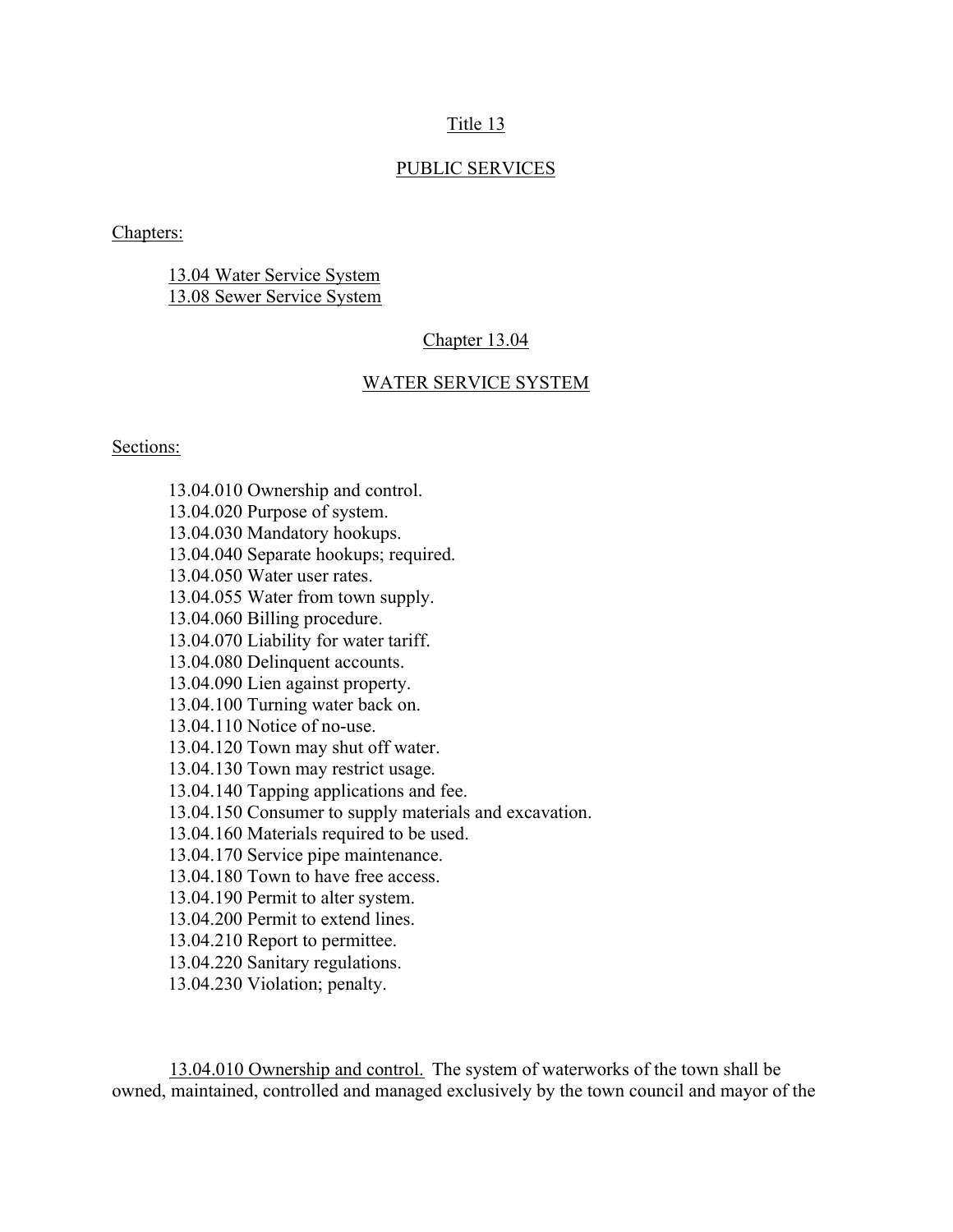town. (Prior code §4 - 501)

13.04.020 Purpose of System. The objective and purpose of the waterworks system shall be to supply the town with water for the extinguishment of fires and for the supplying of the inhabitants thereof with suitable water for domestic, manufacturing, irrigation and other purposes. (Prior code §4-502)

13.04.030 Mandatory hookups. It being deemed essential to the public health and welfare of the inhabitants of the town to have maximum participation in the waterworks system, it is required that all water consumers within the town hook into the system or in lieu thereof to pay the monthly rate established for their class of user. (Prior code §4-503)

13.04.040 Separate hookups-Required. Each consumer is to have separate hookups with no extensions allowed. In the event of two dwellings on the same lot, each will be required to have a separate water line and will be obligated to pay a separate water fee. (Prior code §4-504)

13.04.050 Water user rates. Users of the municipal water system shall pay a monthly rate to be set by Resolution of the Town Council. (Ord. 2011-6; 2/13/2012)

# 13.04.055 Water from Town Supply.

(a) For purposes of this section, a bulk user of water is a user authorized to utilize the Town key system or other Town-approved facilities for access to water.

(b) It shall be unlawful for any person to take any water from any fire hydrant or any other municipal water outlet, other than from a proper bulk or consumer hookup to the municipal water supply, without first obtaining permission from the town and paying a fee for the water used. Rates for bulk water users shall be set by Resolution of the Town Council.

(c) Any user wishing to have access to bulk water supply may make application for a metered account and access keys, which application must be accompanied by a deposit in the amount to be determined by Resolution of the Town Council. If the application is approved, the user will be allowed use of two access keys which shall remain the property of the town. Additional keys will require a deposit for each additional key in an amount to be determined by Resolution of the Town Council. Keys which are lost or not returned on the closing of the metered account will be assessed a charge in an amount to be determined by Resolution of the Town Council for each lost or unreturned key, which may be taken out of the deposit at the sole discretion of the Town Council.

(d) The taking of water from the town supply in violation of this section is a misdemeanor punishable by a fine of not more than \$750.00 for each violation. (Ord. 2011-6; 2/13/2012)

13.04.060 Billing Procedure. The town treasurer shall issue a monthly billing for at least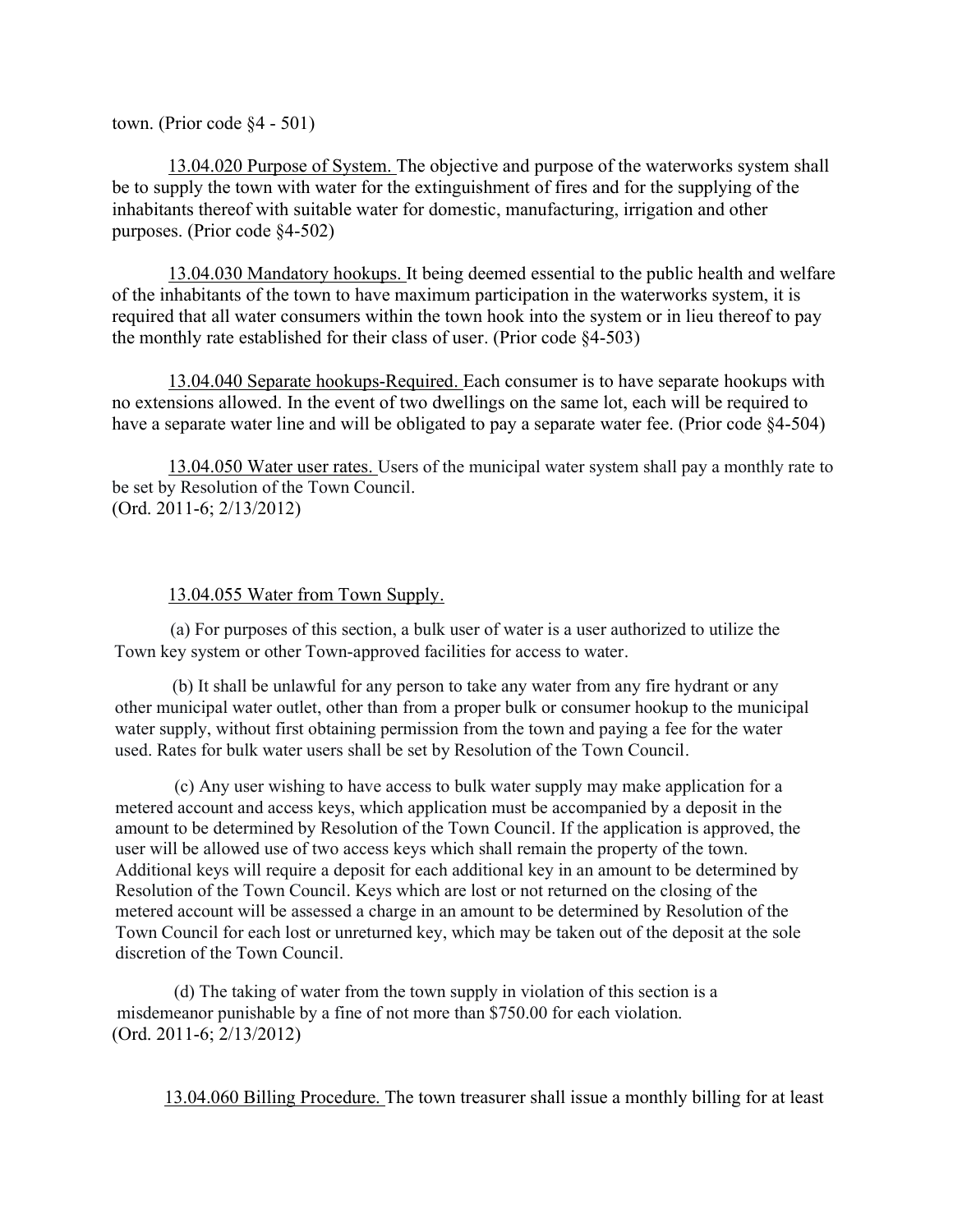the minimum rate to each consumer where it shall be deposited in the water works account. (Prior code (4-506)

13.04.070 Liability for water tariff. Billings for water supplied shall be in the name of the property owner, who shall be responsible for payment of all charges. (Prior code §4-507)

13.04.080 Delinquent accounts. All bills for use of water furnished shall be due and payable when received by the property owner or his agent. If any person neglects, refuses, or fails to pay his water bill within thirty days after the same becomes due, the water may be shut off from the premises, Before the water is again turned on, the total delinquent amount, together with a penalty, and expenses of in an amount to be set by Resolution of the Town Council shall be paid. The set penalty and costs set by Resolution may be graduated for frequent or repeated delinquent accounts. In the event the town elects to sue in a civil court of competent jurisdiction for recovery of the delinquent water tariff, costs of court, sheriffs fees, a reasonable attorney's fee and interest at the rate of ten percent per annum on the said delinquent account shall be assessed to the defendant and become part of the claim of the town. (Ord. 2011-6; 2/13/2012)

13.04.090 Lien against property. Delinquent water tariffs shall constitute a lien against the property furnished with water. The town is empowered to use any legal means necessary to foreclose on said lien or otherwise collect the delinquent amount. Additional expenses incurred by reason of such legal action shall be' added to the amount due by the consumer. (Prior code §4- 509)

13.04.100 Turning water back on. After water has been turned off for a violation of this chapter, no person shall turn the water back on without the written consent of the town. (Prior code §4-510)

13.04.110 Notice of no-use. Upon receipt of written notice from a consumer expressing an intent to temporarily vacate a residence for a period of more than thirty days and asserting that no water will flow through said consumer's line for any purpose, the town treasurer shall issue a bill for the month in which notice was received and then place the account in a non-use status. The town shall then turn off the water unless such action would increase the possibility of freezing within the pipes, or otherwise endanger the water system. (Prior code §4-511)

13.04.120 Town may shut off water. The town reserves the right to shut off the water from the mains for the purpose of making repairs or extensions, or for any other purpose without incurring liability for any damage that may result therefrom. (Prior code §4-512)

13.04.130 Town may restrict usage. If at any time there shall be a scarcity of water, the town council may, by majority vote, order such restrictions regarding the use of water as it deems necessary to conserve the supply, which order shall become effective twenty-four hours after posting at three prominent places within the town. It is unlawful for any person to violate such order as the town council may make pursuant hereto. (Prior code §4-513)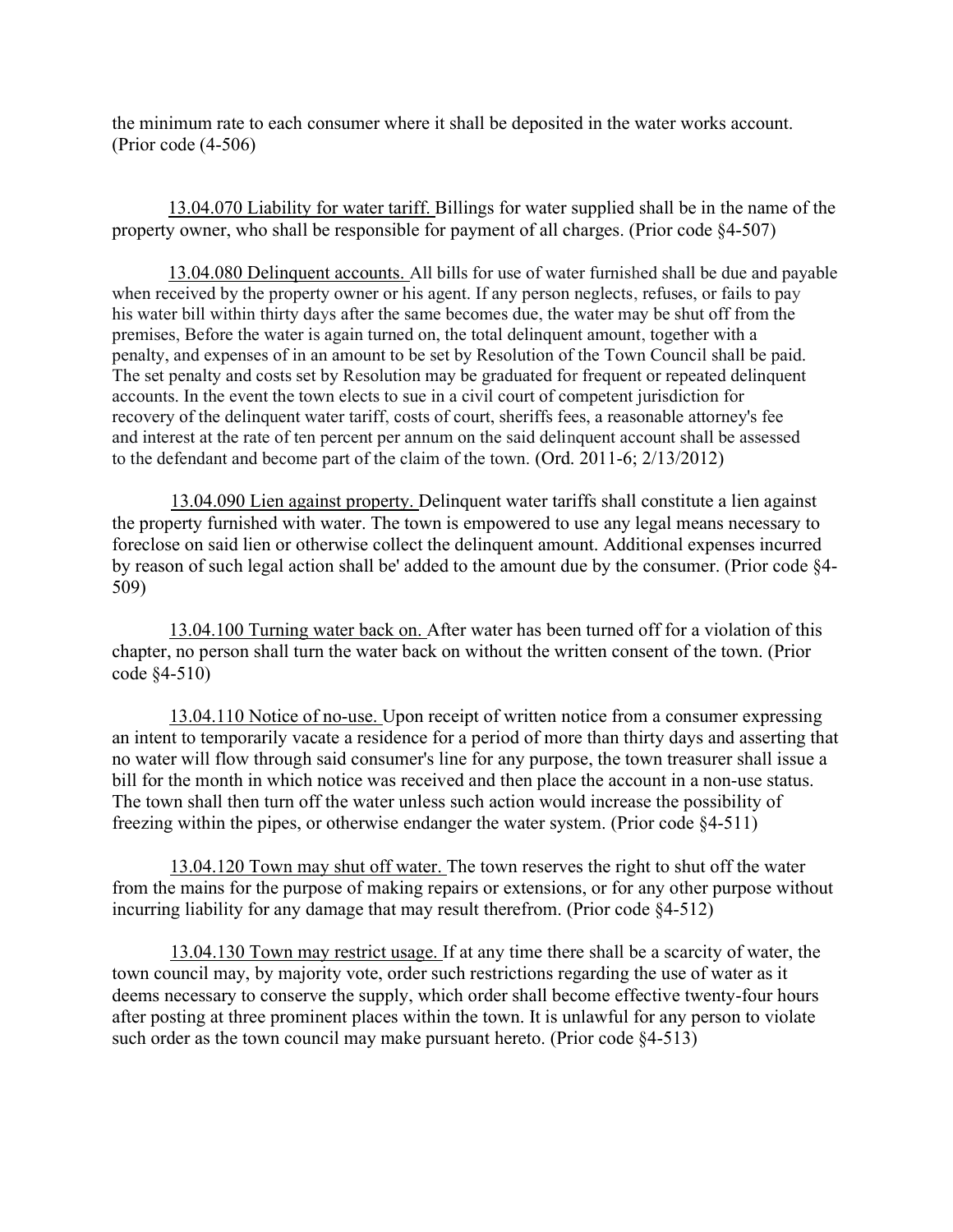13.04.140 Tapping applications and fees. All persons tapping into the waterworks distribution system shall first make application to the town. No person shall be allowed to tap into the system for a vacant lot unless construction is to be commenced thereon within 90 days. All tapping applications shall be accompanied by a per unit tapping fee to be set by Resolution of the Town Council, which is in addition to the requirements that consumers provide material to the curb stop, the Town of Marbleton will supply curb stop and materials to the main water line. All persons who tapped into the system shall be liable for a monthly water fee, whether or not water is actually used. (Ord. 2011-6; 2/13/2012)

13.04.150 Consumer to supply materials and excavation. Any person tapping into the waterworks distribution system shall be required to furnish all materials and excavations from the town mains. Actual tapping of the main shall be done by the town or under its supervision and no tapping shall be allowed until a thorough inspection of the consumer's line has been made. (Prior code §4-515)

13.04.160 Materials required to be used. Water consumers must lay Type K copper water pipe from the city main to the curb box and from the curb box to the consumer either Type K copper or galvanized water pipe may be used. All pipe from the city main to the consumer must be not less than one inch in diameter. Consumers must provide a Mueler Corporation valve and Mueler curb cock and curb box. All plastic water lines shall require a bronze clow saddle, model 3401, or its equivalent. Consumers that have a private water supply must disconnect the same completely to prevent entry of said private water supply into the municipal system. (Ord. 91-1 §1, 1991: prior code §4-516)

13.04.170 Service pipe maintenance. All consumers shall keep their service pipes, connections and other apparatus in good repair and protected from frost at their own expense. (Prior code §4-517)

13.04.180 Town to have free access. Free access shall, at all ordinary hours allowed to the town to all places supplied with water from the waterworks system, to examine the apparatus, the amount of water used, the manner of its use, and to make all necessary shut-offs for vacancy, delinquency or violation of this chapter. (Prior code §4-518).

13.04.190 Permit to alter system. No person shall make any connection to, or in any manner perform any work upon, any of the mains, connections or appliances pertaining to the waterworks of the town without a written permit from the town. (Prior code §4-519)

13.04.200 Permit to extend lines. No person shall extend water lines from one consumer to another without a special permit granted by the town. (Prior code §4-520)

13.04.210 Report of permittee. Every plumber, consumer or person who, after obtaining a permit from the town shall install, any pipes, fixtures or appliances for persons desiring water use, or who shall make repairs upon, additions or extensions to, pipes or fixtures already installed, shall, within twenty-four hours after the same shall be completed, make a full report thereof to the town. (Prior code §4-521)

13.04.220 Sanitary regulations. It. is unlawful for any person to pollute or befoul the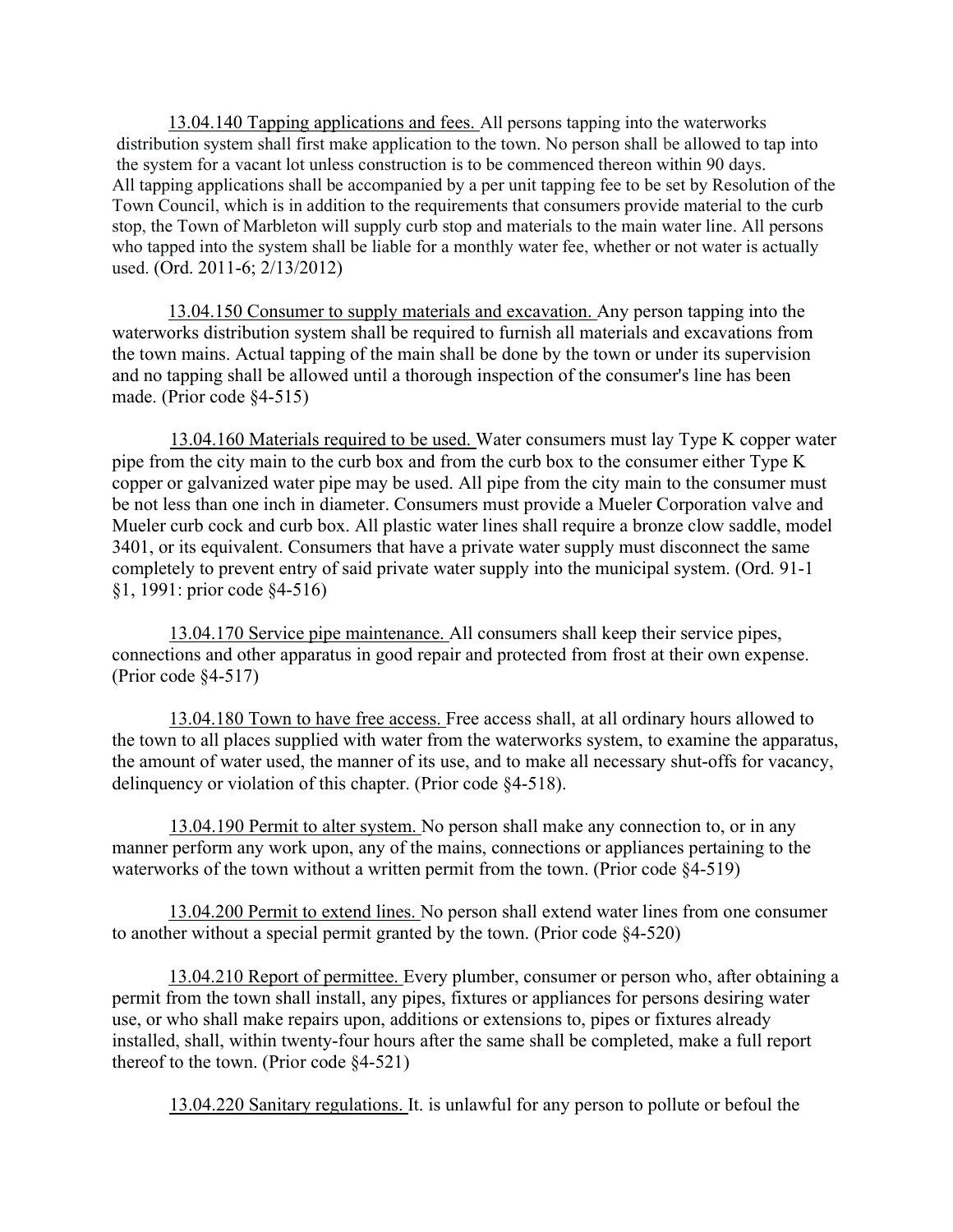waterworks system. Upon discovery of any connection or practice which causes contamination of the system in any degree, the town shall shut off the particular connection until the practice or condition is corrected. (Prior code §4-522)

13.04.230 Violation; penalty. Any person violating any of the provisions of this chapter is guilty of a misdemeanor, and upon conviction be fined not more than seven hundred fifty dollars. (Prior code §4 - 524)

# Chapter 13.08

# SEWER SERVICE SYSTEM

# Sections:

|                    | 13.08.010 Definition.                                               |              |
|--------------------|---------------------------------------------------------------------|--------------|
| 13.04.020 Purpose. |                                                                     |              |
|                    | 13.08.030 Determination of cost.                                    |              |
|                    | 13.08.040 Determination of volume.                                  |              |
|                    | 13.08.050 Determination of TSS and BOD.                             |              |
|                    | 13.08.060 Determination of cost to user.                            |              |
|                    | 13.08.070 Payment of the user's sewer service charge; penalties and | liability of |
|                    | property owner for service.                                         |              |
|                    | 13.08.080 Review of charges                                         |              |
|                    | 13.08.090 Sewer system user rates.                                  |              |
|                    | 13.08.100 Prohibited acts.                                          |              |
|                    | 13.08.110 Connection required.                                      |              |
|                    | 13.08.120 Where public sewer not available.                         |              |
|                    | 13.08.130 Permit required.                                          |              |
|                    | 13.08.140 Types of permit.                                          |              |
| 13.08.150 Tap fee. |                                                                     |              |
|                    | 13.08.160 Tap fee; industrial.                                      |              |
|                    | 13.08.170 Owner's expense.                                          |              |
|                    | 13.08.180 Individual sewer required.                                |              |
|                    | 13.08.190 Existing sewer.                                           |              |
|                    | 13.08.200 Construction requirements.                                |              |
|                    | 13.08.210 Prohibited connections.                                   |              |
|                    | 13.08.220 Inspection.                                               |              |
|                    | 13.08.230 Prohibited discharge.                                     |              |
|                    | 13.08.240 Town may reject substances.                               |              |
|                    | 13.08.250 Interceptors, etc., required.                             |              |
|                    | 13.08.260 Preliminary maintenance.                                  |              |
|                    | 13.08.270 Manhole installation.                                     |              |
|                    | 13.08.280 Methods for examination.                                  |              |
|                    | 13.08.290 Treatment of industrial waste.                            |              |
|                    | 13.08.300 Malicious activities prohibited.                          |              |
|                    |                                                                     |              |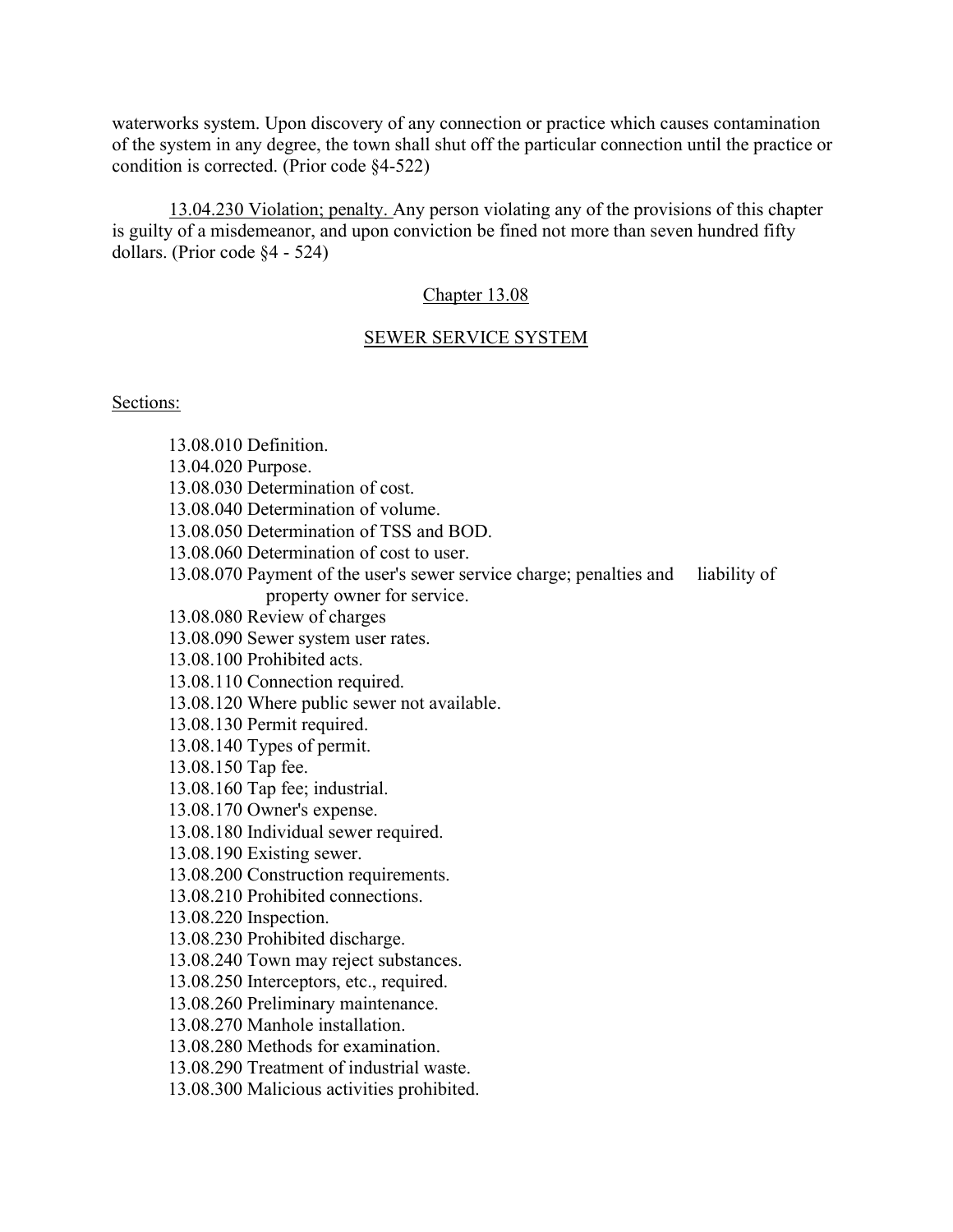13.08.310 Access to property. 13.08.320 Hold harmless. 13.08.330 Violation; penalty.

13.08.010 Definitions. Unless the context specifically indicates otherwise, the meaning of terms used in this chapter shall be as follows:

"BOD" (denoting biochemical oxygen demand) means the quantity of oxygen utilized in the biochemical oxidation of organic matter under standard laboratory procedure in five lays at twenty degrees celsius expressed in milligrams per liter.

"Building drain" means that part of the lowest horizontal iping of a drainage system which receives the discharge from oil, waste and other drainage pipes inside the walls of the building and conveys it to the building sewer, beginning five feet (1.5 m) outside the inner face of the building.

 "Building sewer" means the extension from the building rain to the public sewer or other place of disposal.

"Combined sewer" means. a sewer receiving both surface runoff and sewage.

" Garbage" means solid wastes from the domestic and cmmercial preparation, cooking, and dispensing of food and from sanitary sewage.

 "Industrial wastes" means the liquid wastes from industrial manufacturing processes, trade, or business as distinct from sanitary sewage.

 "Natural outlet" means any outlet into a watercourse, pond, ditch, lake, or other body of surface or groundwater.

"Person" means any individual, firm, company, association, society, corporation or group.

 "PH" means the logarithm of the reciprocal of the weight of hydrogen ions in grams per liter of solution.

"Properly shredded garbage" means the wastes from the preparation, cooking and dispensing of food that have been shredded to such a degree that all particles will be carried eely under the flow conditions normally prevailing in public sewers, with no particle greater than onehalf inch  $(1.27 \text{ cm})$  in any dimension.

"Public sewer" means a sewer in which all owners of abutting properties have equal rights, and is controlled by public authority.

"Sanitary sewer" means a sewer which carries sewage and to which storm, surface, and groundwater are not intentionally admitted.

"Sewage" means a combination of the water-carried wastes from residences, business buildings, institutions, and industrial establishments, together with such ground, surface, stormwaters as may be present.

"Sewage treatment plant" means any arrangement of devices and structures used for treating sewage.

 "Sewage works" means all facilities for collecting, pumping, treating and disposing of sewage.

 "Sewer" means a pipe or conduit for carrying sewage, as we11 as the entire sewage system if the context so requires.

"Shall" is mandatory; "may" is permissive.

"Slug" means any discharge of water, sewage or industrial waste which, in concentration of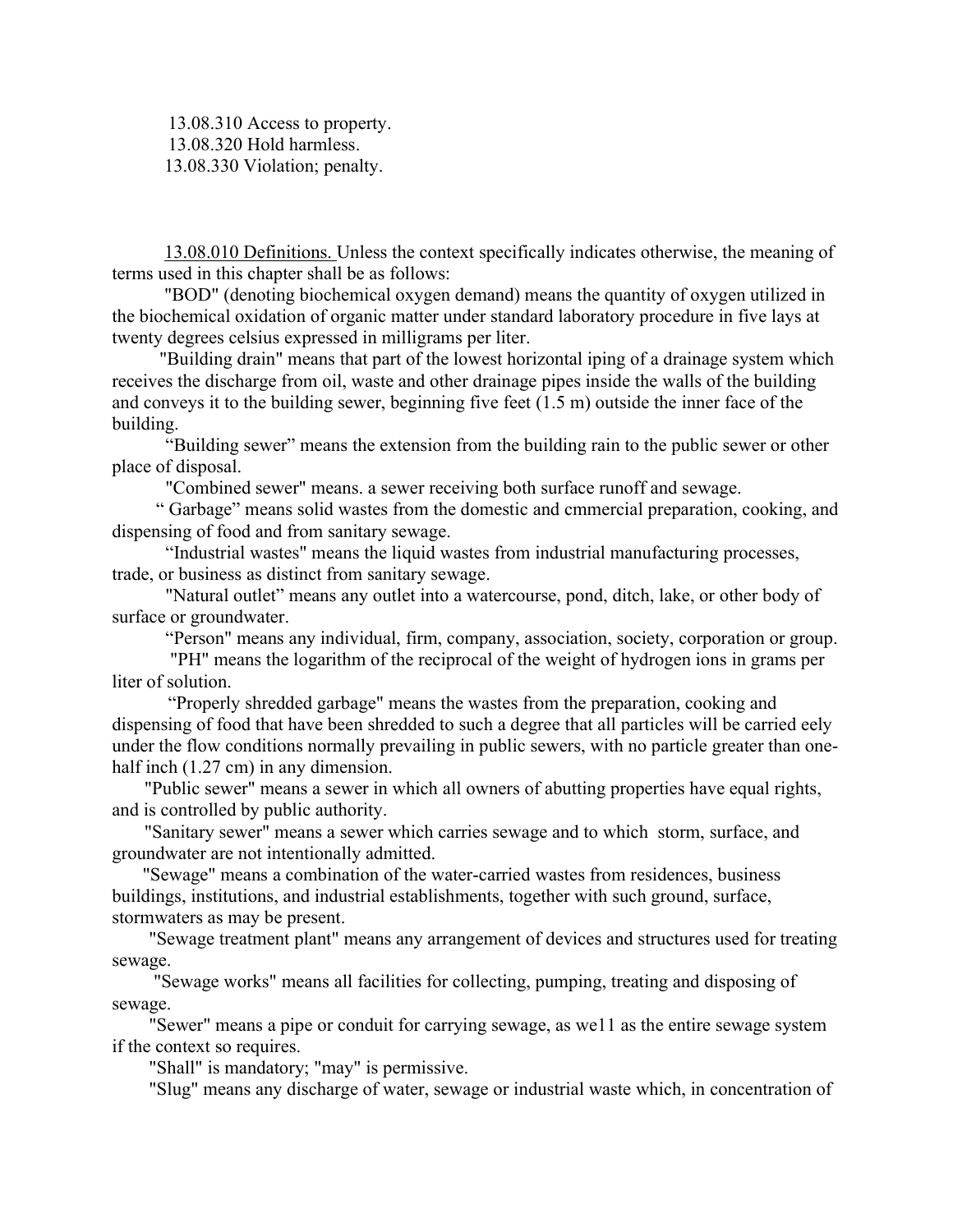any given constituent or in quantity of flow, exceeds, for any period of duration longer than fifteen minutes, more than five times the average twenty-four hour concentration or flows during normal operation.

"Storm drain" (sometimes termed "storm sewer") means a sewer which carries storm and surface waters and drainage, but excludes sewage and industrial wastes, other than unpolluted cooling water.

"Town" or "town of Marbleton" means the town of Marbleton, Wyoming or its authorized representative as the context may require.

"Engineer" or "town engineer" means the town engineer of the town of Marbleton.

"Total suspended solids" )at on the surface of, or

rage, or other liquids I

)oratory filtering.

 "Total suspended solids" (TSS) means solids that either float on the surface of, or are in suspension in, water, sewage, or other liquids, and which are removable by laboratory filtering.

 "Watercourse" means a channel in which a flow of water occurs, either continuously or intermittently. (Ord. 85-1 part), 1985)

13.08.020 Purpose. The purpose of the user charge system shall be to generate sufficient revenue to pay all ts for the operation and maintenance of the complete wastewater system. The costs shall be distributed to all users of the wastewater system in proportion to each user's contribution to the total loading of the treatment works. Factors such as strength (BOD and TSS), volume, and, delivery flow rate characteristics shall be considered and included as basis for the user's contribution to ensure a proportional contribution of operation and maintenance costs to each user (or user class). The user charge system may also be used to defray the town's share of capital costs incurred for construction of the sewage facilities. These costs would be amortized and added to the annual costs for operation and maintenance. Distribution of these costs to users would be the same as the distribution of operation and maintenance costs as described herein. (Ord. 85-1 §2(part), 1985)

13.08.030 Determination of cost. The town or its engineer, shall determine the total annual costs of operation and maintenance of the wastewater system which are necessary to maintain the capacity and performance, during the service life of the treatment works, for which such works were designed and constructed. The total annual cost of operation and maintenance shall include but need not be limited to, labor, repairs, equipment replacements, maintenance, necessary modifications, power, sampling, laboratory tests, and a reasonable contingency fund. (Ord. 85-1 §2(part), 1985)

13.08.040 Determination of volume. The town or its engineer, shall estimate each user's average monthly volume of wastewater based upon a publication of the State Health Department entitled, "Minimum Standards for Private Sewage Disposal Systems," and/or Metcalf and Eddy's, "Wastewater Engineering," and/or field measurement of flows, and/or any other published data on flow contributions from various users deemed applicable by the town or its engineer. The town or its engineer may determine each user's average monthly poundage of five-day twenty degrees celsius BOD and average monthly poundage of suspended solids (TSS) for the same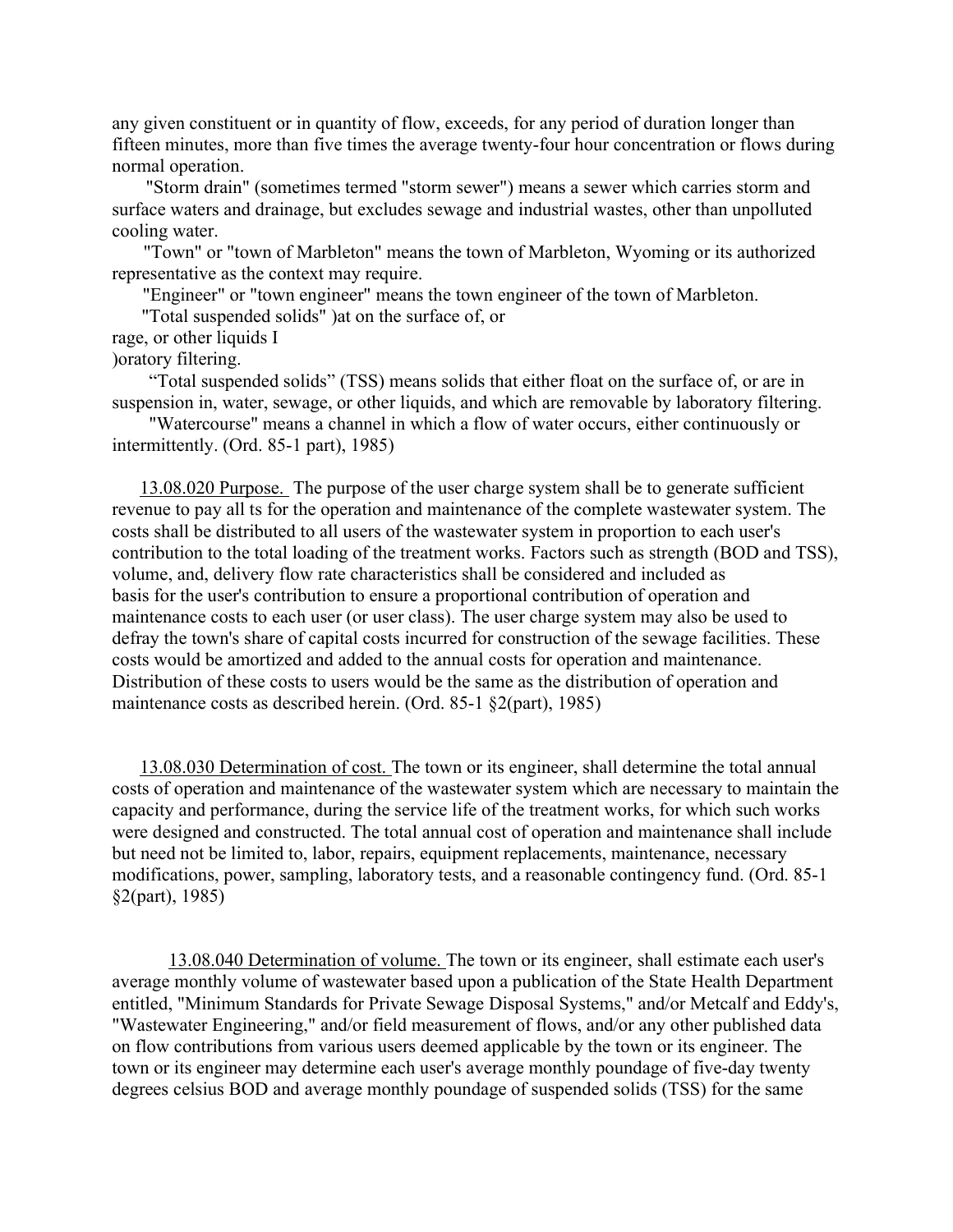period used to determine the average monthly volume of wastewater. (Ord. 85-1 §2(part) , 1985)

13.08.050 Determination of TSS and BOD. The town or its engineer may determine the average TSS and BOD monthly loadings for the average residential user. The town or its engineer shall assess a surcharge rate for all nonresidential users discharging wastes with BOD and TSS strengths greater than the average residential users. Such users shall be assessed a surcharge, sufficient to cover the costs of treating such users' above normal strength wastes. Normal strength wastes are considered to be two hundred p.p.m. BOD and two hundred fifty p.p.m. TSS. The following formula shall be applied for calculating the amount of each individual surcharge to be added to the normal user class charge:

Surcharge =  $(Be(B-200) + Se(S-250) + pc(p\text{-}pave))Q$  where

- $Bc = 0$ &M cost for treatment of a unit of biochemical oxygen demand (BOD5) in \$/MG.
- $B =$  Concentration of BOD5 from the user in ppm.
- $Sc = O&M \text{ cost for treatment of a unit of suspended solids (SS) in } \$
- $S =$  Concentration of (SS) from the user in ppm.
- $Pc = O\&M$  cost of treatment of a unit of any pollutant in \$/MG.
- $P =$  Concentration of any pollutant from the user in ppm.
- Pave  $=$  Average normal domestic concentration of any pollutant, as determined by 'the engineer or other authorized town representative, in ppm. = User flow contribution in MGD.
- $Q = U$ ser flow contribution in MGD.

(Ord. 85-1 §2(part) , 1985)

13.08.060 Determination of cost to user. Each user or user class shall pay its fair share of the operation and maintenance costs of the wastewater treatment system and its fair share of the capital debt if so determined by the town. The town or its engineer shall determine the average residential monthly winter volume contribution which shall be used as a base. Each nonresidential user's average monthly volume will be divided by the average residential monthly winter volume contribution to determine the number of equivalent residential contributions for each user or user class. The total number of equivalent residential contributions plus the total number of actual residential users will be divided into the total annual cost of operation and maintenance, plus any amortized capital debt to be included, to determine the charge to a residential user. The number of equivalent residential contributions for each user, or user class, shall be multiplied by the charge to a residential user to determine the charge for each user or user class. Industrial and commercial establishments may be classified as residential provided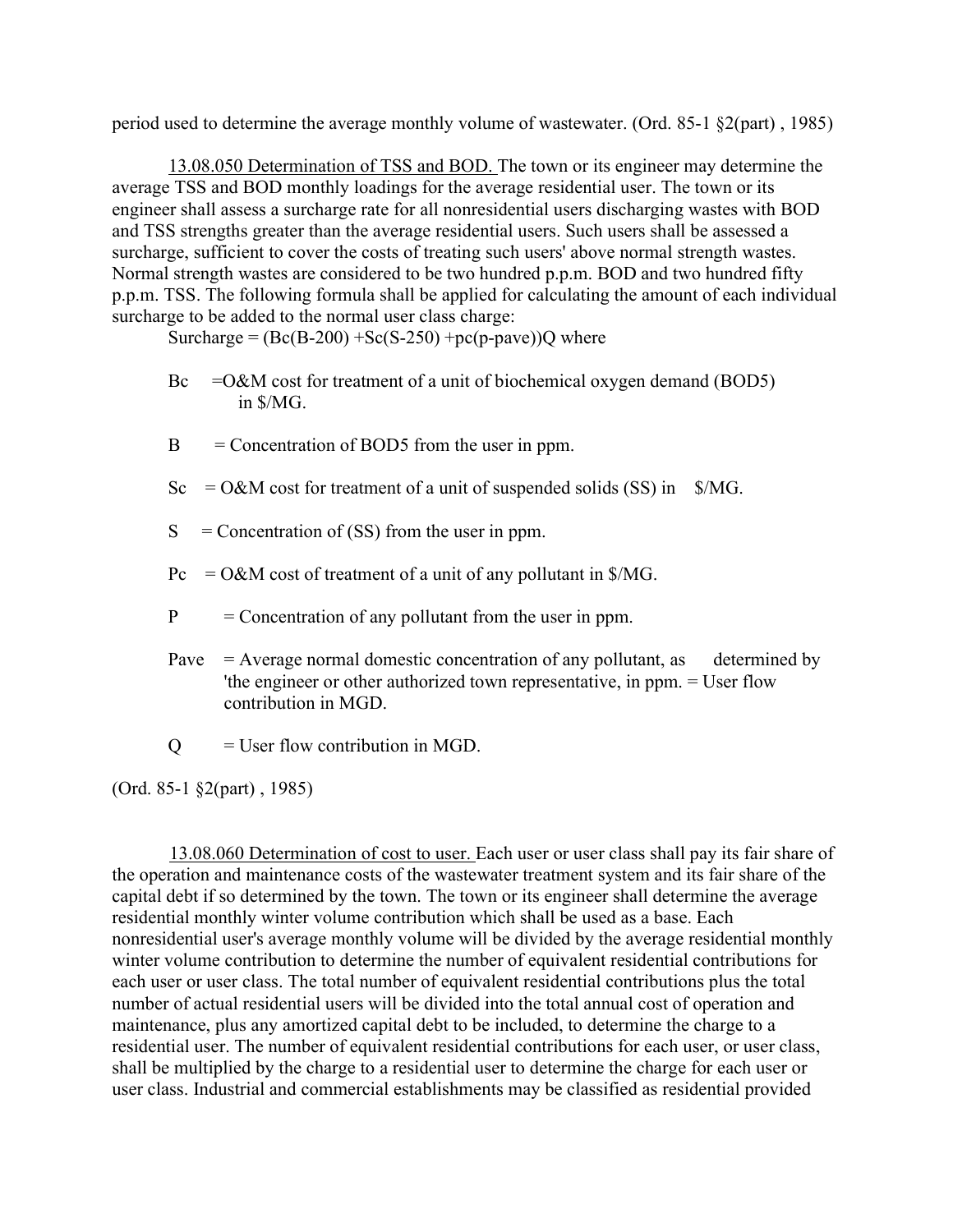their contributions are less than or equal to the waste from an average residential user with respect to volume, SS and BOD. The burden of proof shall he on the establishment at their cost. Each user's user charge will be assessed in accordance with a rate schedule as determined by the town. (Ord. 85-1 §2 (part )1985)

13.08.070 Payment of the user's sewer service charge--Penalties and liability of property owner for service. The town shall submit a monthly statement to the user for the user's monthly sewer service charge. If payment is not received by the town by the end of the month, the town shall add a penalty equal to one and one-half percent of the outstanding balance per month for every month the payment is not received. Should any user fail to pay the user sewer service charge and penalty within fifteen days after the due date (end the month) of the bill, the town may shut off the sewer service to the property. In order to accomplish the disconnection of the sewer service, the town shall shut off the water service to the property regardless of whether the water service charges are current.

 A. In the event the town elects to sue in a civil court of competent jurisdiction for recovery of the delinquent sewer charges, court costs, sheriff's fees, a reasonable attorney's fee and interest of eighteen percent per annum on the said delinquent account, shall be assessed to the defendant and become part of the claim of the town.

B. Delinquent sewer charges shall constitute a lien against the real property furnished with sewer services. The town is empowered to record a lien in the public records of Sublette County and to use any legal means necessary to

foreclose on said lien or otherwise collect the delinquent amount. Additional costs and expenses including reasonable attorney's fees incurred by reason of such legal action shall be added to the amount due by the consumer/defendant. The lien may also provide that the amount thereof shall automatically increase each month as services are provided.

C. The owner of every building, premises, lot or house (including the owner of mobile home parks/trailer courts) shall be liable for all charges for sewer taken from the property, which liability may be enforced by the town as provided in this chapter or by any other action at law or equity to enforce payment. In case the tenant in possession of any premises or buildings shall pay the sewer charges, it shall relieve the landowner from such obligations, but the town shall not be required to look to any person whatsoever other than the owner for the payment of the sewer charges. No change in ownership or occupation shall affect the application of this section. (Ord. 85-1 §2(part), 1985)

13.08.080 Review of charges. The town shall review the total annual cost of operation and maintenance as well as each user's wastewater contribution when determined to be necessary to assure equity of the service charge system established herein and to assure that sufficient funds are obtained to adequately operate and maintain the wastewater treatment works. If a significant user, such as an industry, has completed in-plant modifications which would change that user's wastewater contribution, the user can present at a regularly scheduled meeting of the governing body such factual, information and the town shall then determine if the user's wastewater contribution is to be changed. The town shall notify the user of its findings as soon as possible. Each user will be notified, at least annually, in conjunction with a regular bill, of the rate and that portion of the user charges which are attributable to wastewater services. (Ord. 85-1 §2(part), 1985)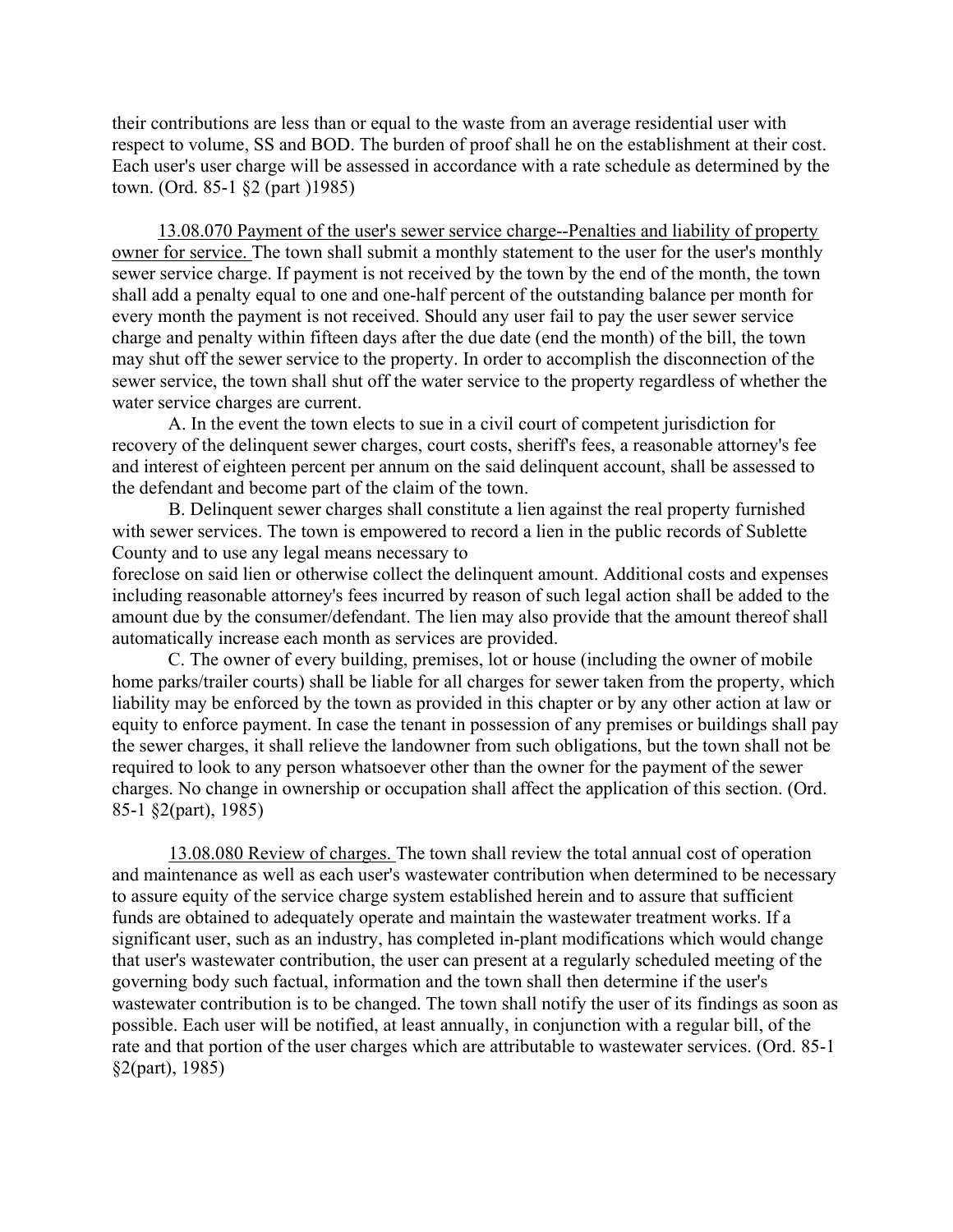13.08.090 Sewer system user rates. Users of the municipal sewer system shall pay a monthly rate to be set by Resolution of the Town Council. (Ord. 2011-6; 2/13/2012)

#### 13.08.100 Prohibited acts.

A. It is unlawful for any person to place, deposit or permit to be deposited in any unsanitary manner on public or private property within the town or in any area under the jurisdiction of said town any human or animal excrement, garbage or other objectionable waste.

B. It is unlawful to discharge to any natural outlet within the town or in any area under the jurisdiction of said town, any sewage or other polluted waters, except where suitable treatment has been provided in accordance with subsequent provisions of this section.

C. Except as hereinafter provided, it is unlawful to construct or maintain any privy, privy vault, septic tank, cesspool, or other facility intended or used for the disposal of sewage. (Ord. 85-1 §2 (part), 1985)

13.08.110 Connection required. The owner of all houses, buildings, mobile home parks or other properties used for human occupancy, employment, recreation or other purposes, situated within the town and abutting on any street, alley, or right-of -way in which there is now located or may in the future be located a public sanitary of combined sewer of the town, is required at his expense to install suitable toilet facilities therein, and to connect such facilities directly with the proper public sewer in accordance with the provisions of this chapter, within ninety days after date of official notice to do so; provided, that said public sewer is within one hundred feet of the property line. (Ord. 85 -1  $\S$ 2 (part), 1985)

### 13.08.120 Where public sewer not available.

 A. Where a public sanitary or combined sewer is not available under the provisions of this chapter, the building sewer shall be connected to a private sewage disposal system complying with the provisions of this chapter.

B. Before commencement of construction of a private sewage disposal system, the owner shall first obtain a written permit signed by the town engineer or other authorized town representative. The application for much permit shall be made on a form furnished by the town which the applicant shall supplement by any plans or specifications submitted to the Wyoming Department of Environmental Qualify (DEQ) and other information as may be deemed necessary by the town.

C. A permit for a private sewage disposal system shall not become effective until the installation is completed to the satisfaction of the town. A town representative shall be allowed to inspect the work at any stage of construction and, in any event, the application for the permit shall notify the town when the work is ready for final inspection, and before any underground portions are covered. The inspection shall be made within seventy-two hours of the receipt of notice by the town.

 D. The type, capacities, location and layout of a private sewage disposal system shall comply with all recommendations of the DEQ.

E. At such time as a public sewer becomes available to a property served by a private sewage disposal system, a direct connection shall be made to the public sewer in compliance with this section, and any septic tanks, cesspools and similar private sewage disposal facilities shall be abandoned and filled with suitable material.

F. The owner shall operate and maintain any existing private sewage disposal facilities in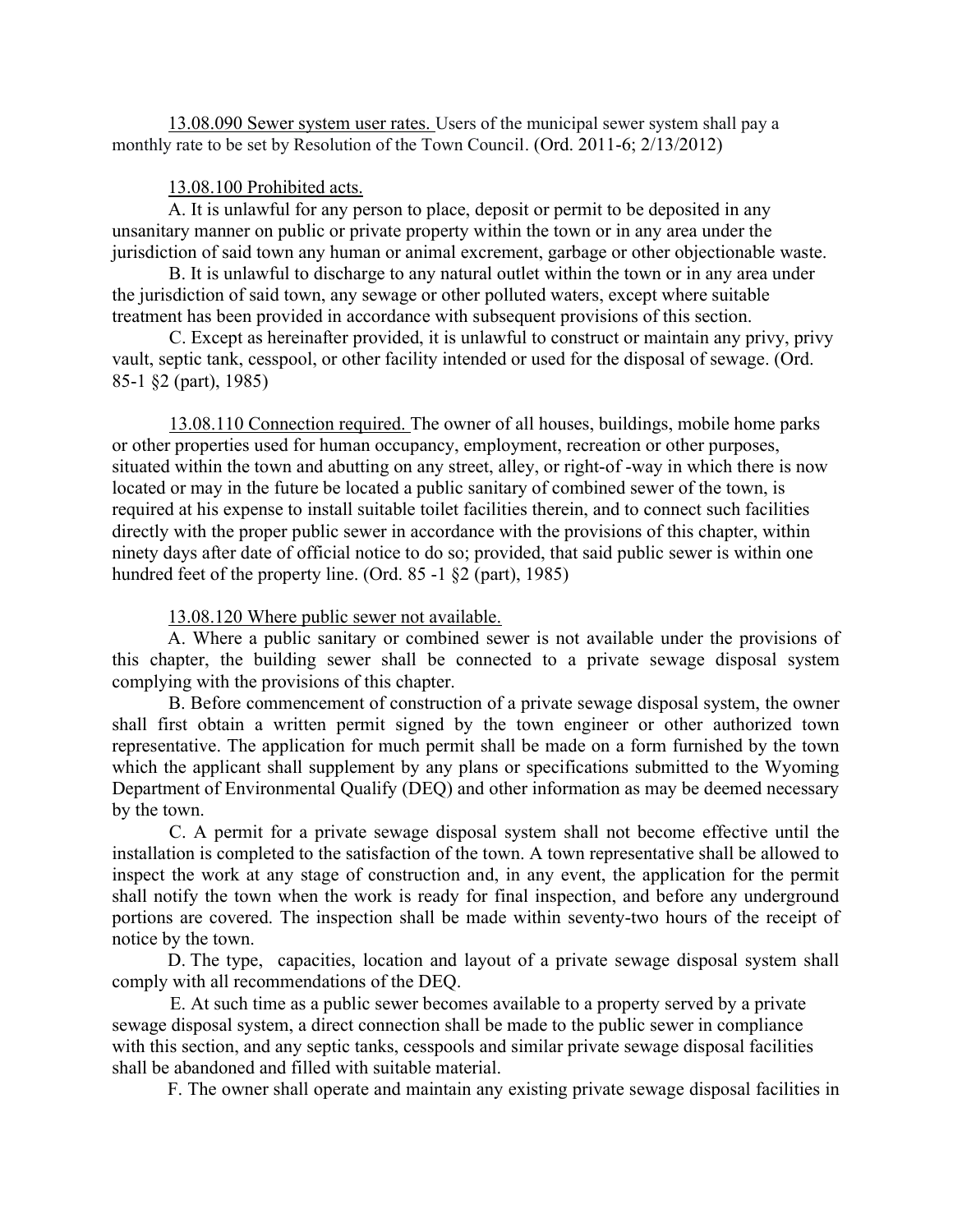a sanitary manner at all times, at no expense to the town, until connection to the town's sewer system is required by the terms of this chapter.

G. No statement contained in this chapter shall be construed to interfere with any additional requirements that may be imposed by the DEQ. When a public sewer becomes available, the building sewer shall be connected to said sewer within sixty days and the private sewage disposal system shall be cleaned of sludge and filled with clean bank-run gravel or dirt. (Ord. 85-1 §2 (part), 1985).

13.08.130 Permit required. No unauthorized person shall uncover, make any connections with or opening into, use, alter or disturb any public sewer or appurtenance thereof without first obtaining a written permit from the town. (Ord. 85-1 §2(part), 1985)

13.08.140 Types of permit.

A. There shall be two classes of building sewer permits:

- 1. For residential and commercial service; and
- 2. For service to establishments producing industrial wastes.

B. In either case, the owner or his agent shall make application on a special form furnished by the town. The permit application shall be supplemented by any plans, specifications, or other information considered pertinent in judgment of the town engineer or other authorized town representative. (Ord. 85-1 §2 (PART), 1985)

13.08.150 Tap fee. The fee for the connection permit for residential or commercial sewer shall be set by Resolution of the Town Council (Ord. 2011-6; 2/13/2012)

13.08.160 Tap fee--Industrial. The fee for the connection permit for industrial sewer shall be determined on a case-by-case basis. Pretreatment requirements by the applicant and the need for an industrial cost recovery ordinance shall be considered for all industrial waste applications. (Ord. 85-1 §2(part), 1985)

13.08.170 Owner's expense. All costs and expense incident to the installation and connection of the building sewer shall be borne by the owner. The owner shall indemnify the town from any loss or damage that may directly or indirectly be occasioned by the installation 'of the building sewer. (Ord. 85-1 §2(part), 1985)

13.08.180 Individual sewer required. A separate and independent building sewer shall be provided for every building; except where one building stands at the rear of another on an interior lot and no private sewer is available or can be constructed to the rear building through an adjoining alley, court, yard, or driveway, the building sewer from the front building may be extended to the rear building and the whole considered as one building sewer; provided, that each unit or store within a single building shall he required to pay a tap fee. (Ord. 85-1 §2(part), 1985)

13.08.190 Existing sewer. Old building sewers may be used in connection with new buildings only when they are found, on examination and test by the town engineer or other authorized town representative, to meet all requirements of this chapter. (Ord. 85-1 §2(part), 1985)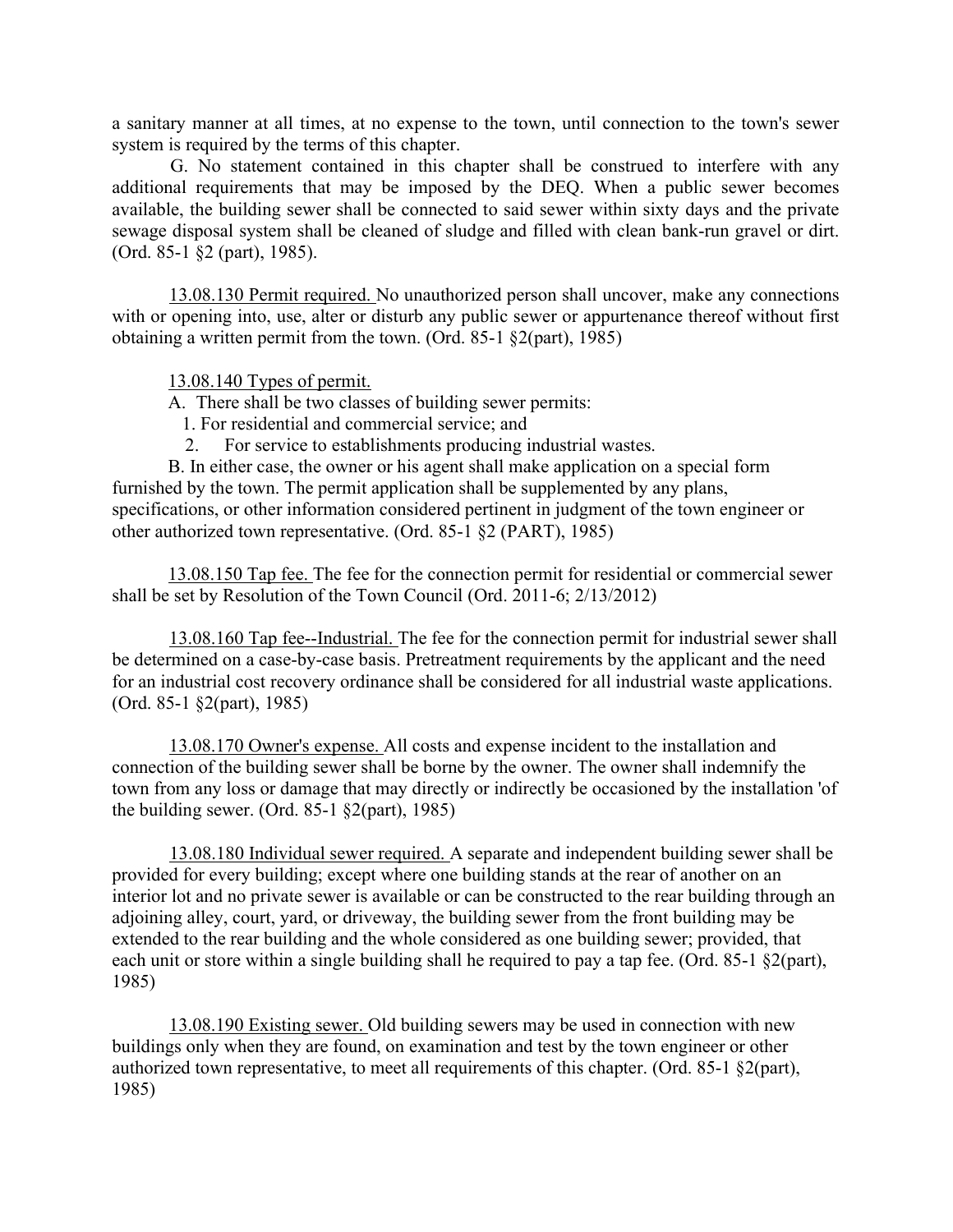13.08.200 Construction requirements. A. The size, slope, alignment, materials of construction of all sewers, including building sewers and the methods to be used in excavating, placing of the pipe, jointing, testing and backfilling the trench, shall all conform to the requirements of the building and plumbing code or other applicable rules and regulations of the town and the state of Wyoming.

B. Whenever possible, the building sewer shall be brought to the building at an elevation below the basement floor. In all buildings in which any building drain is too low to permit gravity flow to the public sewer, sanitary sewage carried by such building drain shall be lifted by an approved means and discharged to the building sewer.

C. The connection of the building sewer into the public sewer shall conform to the requirements of the building and plumbing code or other applicable rules and regulations of the town, or the procedures set forth in appropriate specifications of the A.S.T.M. and the W.P.C.E. Manual of Practice No.9, as amended. All such connections shall be made gastight and watertight. Any deviation from the prescribed procedures and materials must be approved by the engineer or other authorized town representative before installation.

D. All excavations for building sewer installation shall be adequately guarded with barricades and lights so as to protect the public from hazard. Streets, sidewalks, parkways, and other public property disturbed in the course of the work shall be restored in a manner satisfactory to the town. (Ord. 85-1 §2(part), 1985)

13.08.210 Prohibited connection. No person shall make connection of roof downspouts, exterior foundation drains or other sources of surface runoff or groundwater to a building sewer or building drain which in turn is connected directly or indirectly to a public sanitary sewer. (Ord. 85-1 §2(part), 1985)

13.08.220 Inspection. The applicant for the building sewer permit shall notify the town when the building sewer is ready for inspection and connection to the public sewer. The connection shall be made under the supervision of a representative of the town. (Ord. 85-1 §2(part), 1985)

13.08.230 Prohibited discharge. A. No person shall discharge or cause to be discharged any stormwater, surface water, groundwater, roof runoff, subsurface drainage, uncontaminated cooling water or unpolluted industrial process waters to any sanitary sewer.

B. Stormwater and all other unpolluted drainage shall be discharged to such sewers as are specifically designated as combined sewers or storm sewers or to a natural outlet approved by the engineer or other authorized town representative. Industrial cooking water or unpolluted process waters may be discharged, on approval of the town, to a storm sewer, combined sewer, or natural outlet.

C. No person shall discharge or cause to be discharged any of the following described waters or wastes to any public sewers:

1. Any gasoline, benzene, naphtha, fuel oil, or other flammable or explosive liquid, solid or gas;

2. Any waters or wastes containing toxic or poisonous solids, liquids or gases in sufficient quantity, either singly or by interaction with other wastes, to contaminate the sludge of any municipal system, to injure or interfere with any sewage treatment process, constitute a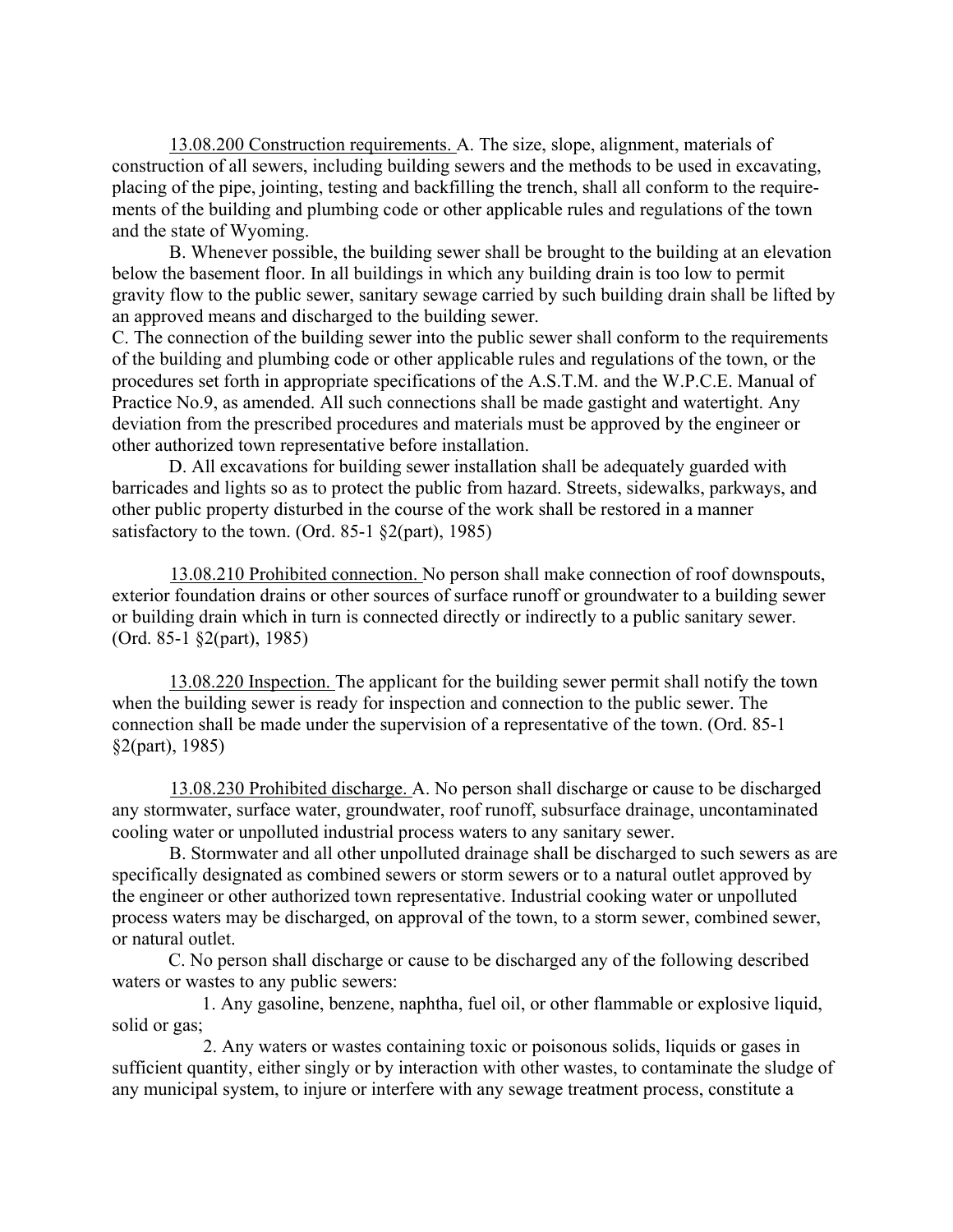hazard to humans or animals, create a public nuisance or create any hazard in the receiving waters of the sewage treatment plant, including but not limited to cyanides in excess of two mg/l as CN in the wastes as discharged to the public sewer;

3. Any waters or wastes having a pH lower than 5.5 or having any other corrosive property capable of causing damage or hazard to structures, equipment, and personnel of the sewage works.

4. Solid or viscous substances in quantities or of such size capable of causing obstruction to the flow in sewers or other interference with the proper operation of the sewage works such as, but not limited to, ashes, cinders, sand, mud, straw, shavings, metal, glass, rags, feathers, tar, plastics, wood, unground garbage, whole blood, paunch manure, hair and fleshings, entrails and paper dishes, cups, milk containers, etc., either whole or ground by garbage grinders.

D. No person shall discharge or cause to be discharged the following described substances, materials, waters or wastes if it appears likely in the opinion of the town that such wastes can harm either the sewers, sewage treatment process or equipment, having an adverse effect on the receiving stream or can otherwise endanger life, limb, public property, or constitute a nuisance. In forming its opinion as to the acceptability of these wastes, the town will give consideration to such factors as the quantities of subject wastes in relation to flows and velocities in the sewers, materials of construction of the sewers, nature of the sewage treatment process, capacity of the sewage treatment plant, degree of treatability of wastes in the sewage treatment plant, and other pertinent factors. The substances prohibited are:

1. Any liquid or vapor having a temperature higher than one hundred fifty degrees fahrenheit (60 C));

2. Any water or waste containing fats, wax, grease pr oils} whether emulsified or not, in excess of one hundred or containing substances which may solidify or become viscous at temperatures between thirty-two and one hundred fifty degrees fahrenheit (0 and 65 C).

3. Any garbage that has not been properly shredded. The installation and operation of any garbage grinder equipped with a motor of three-fourths horsepower (0.76 hp metric) or greater shall be subject to the review and approval of the town;

4. Any waters or wastes containing strong acid iron pickling wastes, or concentrated plating solutions whether neutralized or not;

5. Any waters or wastes containing iron, chromium, copper, zinc and similar objectionable or toxic substances; or wastes exerting an excessive chlorine requirement, to such degree that any such material received in the composite sewage at the sewage treatment works exceeds the limits established by the town for such materials;

6. Any waters or wastes containing phenols or other taste or odor-producing substances, in such concentrations exceeding limits which may be established by the town as necessary, after treatment of the composite sewage, to meet the requirements of the state, federal, or other public agencies of jurisdiction for such discharge to the receiving water;

7. Any radioactive wastes or isotopes of such half-life or concentration as may exceed limits established by the town in compliance with applicable state or federal regulations;

8. Any waters or wastes having a pH in excess of 9.5;

9. Materials which exert or cause:

 a. Unusual concentrations of inert suspended solids (such as, but not limited to, Fullers earth, lime slurries, and lime residues) or of dissolved solids (such as, but not limited to, sodium chloride and sodium sulfate),

b. Excessive discoloration (such as, but not limited to, dye wastes and vegetable tanning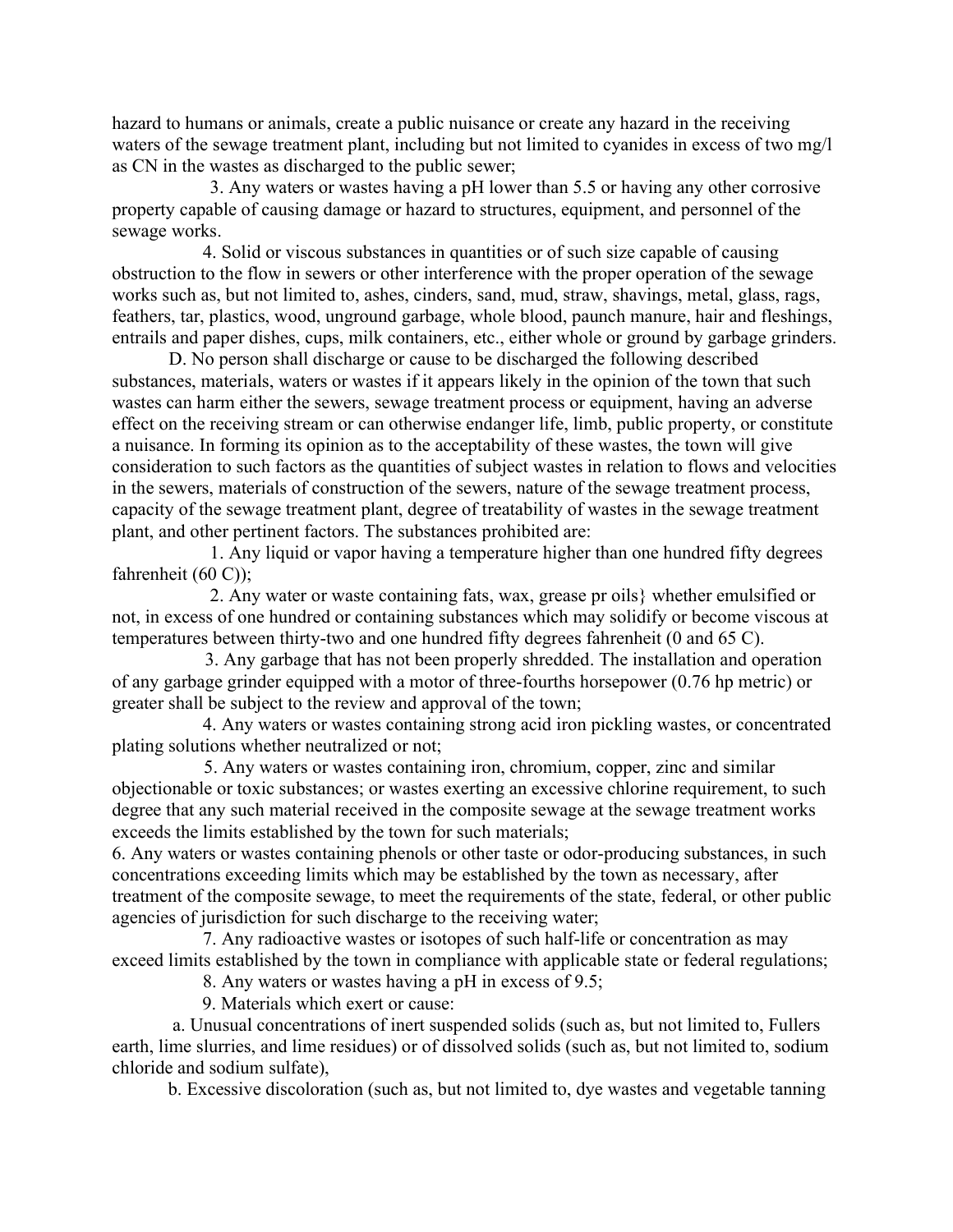solutions),

c. Unusual BOD, chemical oxygen demand, or chlorine requirements in such quantities as to constitute a significant load on the sewage treatment works,

d. Unusual volume of flow or concentration of wastes constituting "slugs" as defined herein;

10. Waters or wastes containing substances which are not amenable to treatment or reduction by the sewage treatment processes employed or are amenable to treatment only to such degree that the sewage treatment plant effluent cannot meet the requirements of other agencies having jurisdiction over discharge to the receiving waters. (Ord. 85-1 §2(part), 1985)

13.08.240 Town may reject substances. A. If any waters or wastes are discharged or are proposed to be discharged to the public sewers, which waters contain the substances or possess the characteristics enumerated in this chapter, and which in the judgment of the town may have a deleterious effect upon the sewage works processes, equipment or receiving waters, or which otherwise create a hazard to life or constitute a public nuisance, the town may:

- 1. Reject the wastes;
- 2. Require pretreatment to an acceptable condition for discharge to the public sewers;
- 3. Require control over the quantities and rates of discharge; and/or

4. Require payment to cover the added cost of handling and treating the wastes not covered by existing taxes or sewer charges under the provisions of this chapter. If the town permits the pretreatment or equalization of waste flows, the design and installation of the plants and equip1ent shall be subject to the review and approval of the town and subject to the requirements of all applicable codes, ordinances and laws. (Ord. 85-1 §2(part) I 1985) 13.08.250--13.08.280

13.08.250 Interceptors, etc., required. Grease, oil sand interceptors shall be provided when, in the opinion of the town, they are necessary for the proper handling of liquid wastes, containing grease in excessive amounts, or any flammable wastes, sand or other harmful ingredients; except that such interceptors shall not be required for private living quarters or dwelling units. All interceptors shall be of a type and capacity approved by the town, and shall be located as to be readily and easily accessible for cleaning and inspection. (Ord. 85-1 §2(part), 1985)

13.08.260 Preliminary maintenance. Where preliminary treatment or flow-equalizing facilities are provided for any waters or wastes, they shall be maintained continuously in satisfactory and effective operation by the owner at his expense. (Ord. 85-1 §2(part), 1985)

13.08.270 Manhole installation. When required by the town, the owner of any property serviced by a building sewer carrying industrial wastes shall install a suitable control manhole together with such necessary meters and other appurtenances in the building sewer to facilitate observation, sampling and measurement of the wastes. Such manhole, when required, shall be accessible and safely located and shall be constructed in accordance with plans approved by the town. The manhole shall be installed by the owner at his expense and shall be maintained by him so as to be safe and accessible at all times. (Ord. 85-1 §2(part) , 1985)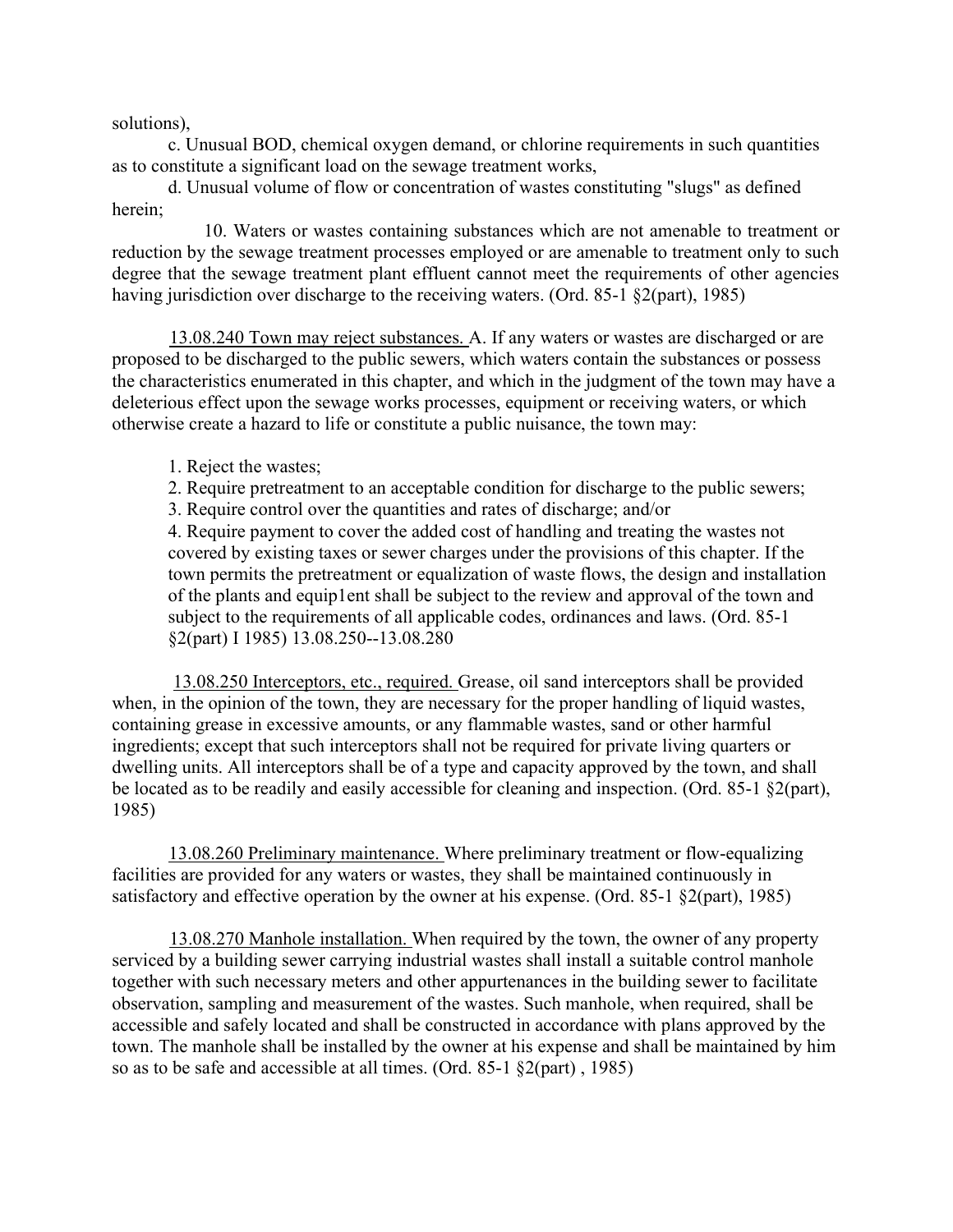13.08.280 Methods for examination. All measurements, tests and analyses of the characteristics of waters and wastes to which reference is made in this chapter shall be determined in accordance with the latest edition of "Standard Methods for the Examination of Water and Wastewater," published by the American Public Health Association, and shall be determined at the control manhole provided or upon suitable samples taken at said control manhole. In the event that no special manhole has been required, the control manhole shall be considered to be the nearest downstream manhole in the public sewer to the point at which the building sewer is connected. Sampling shall be carried out by customarily accepted methods' to reflect the effect of constituents upon the sewage works and to determine the existence of hazards to life, limb, and property. The particular analyses involved will determine whether a twenty-four hour composite of all out-falls of a premise is appropriate or whether a grab sample or samples should be taken. Normally but not always, BOD and suspended solids analyses are obtained from twenty-four hour composites of all out-falls whereas, pH's are determined from periodic grab samples. (Ord. 85-1 §2(part), 1985)

13.08.290 Treatment of industrial waste. No statement contained in this chapter shall be construed as preventing any special agreement or arrangement between the town and any industrial concern whereby an industrial waste of unusual strength or character may be accepted by the town for treatment, subject to payment therefor, by the industrial concern. (Ord. 85-1 §2(part), 1985)

13.08.300 'Malicious activities prohibited. No unauthorized person shall maliciously, wilfully, or negligently break, destroy, uncover, deface or tamper with any structure, appurtenance or equipment which is a part of the sewage works. (Ord. 85-1 §2(part),1985)

13.08.310 Access to property. A. The town or any of its duly authorized representatives bearing proper credentials and identification. shall be permitted to enter all properties for the purposes of inspection, observation, measurement, sampling and testing in accordance with the provisions of this chapter. The town or its representatives shall have no authority to inquire into any processes including metallurgical, chemical, oil, refining, ceramic, paper or other industries beyond that point having a direct bearing on the kind and source of discharge to the sewers or waterways of facilities for waste treatment.

B. The town or any of its authorized employees bearing proper credentials and identification shall be permitted to enter all private properties through which the town holds an easement for the purposes of, but not limited to, inspection, observation, measurement, sampling, repair and maintenance of any portion of the sewage works lying within said easement. All entry and subsequent work, if any, on said easement, shall be done in full accordance with the terms of the easement pertaining to the private property involved. (Ord. 85-1 §2 (part), 1985)

13.08.320 Hold harmless. While performing any necessary work on private properties referred to in this chapter, the town shall observe all safety rules applicable to the premises established by the company and the company shall be held harmless for injury or death to the town employees and the town shall indemnify the company against loss or damage to its property by town employees and against liability claims and demands for personal injury or property damage asserted against the company and growing out of the gauging and sampling operation, except as such may be caused by negligence or failure of the company to maintain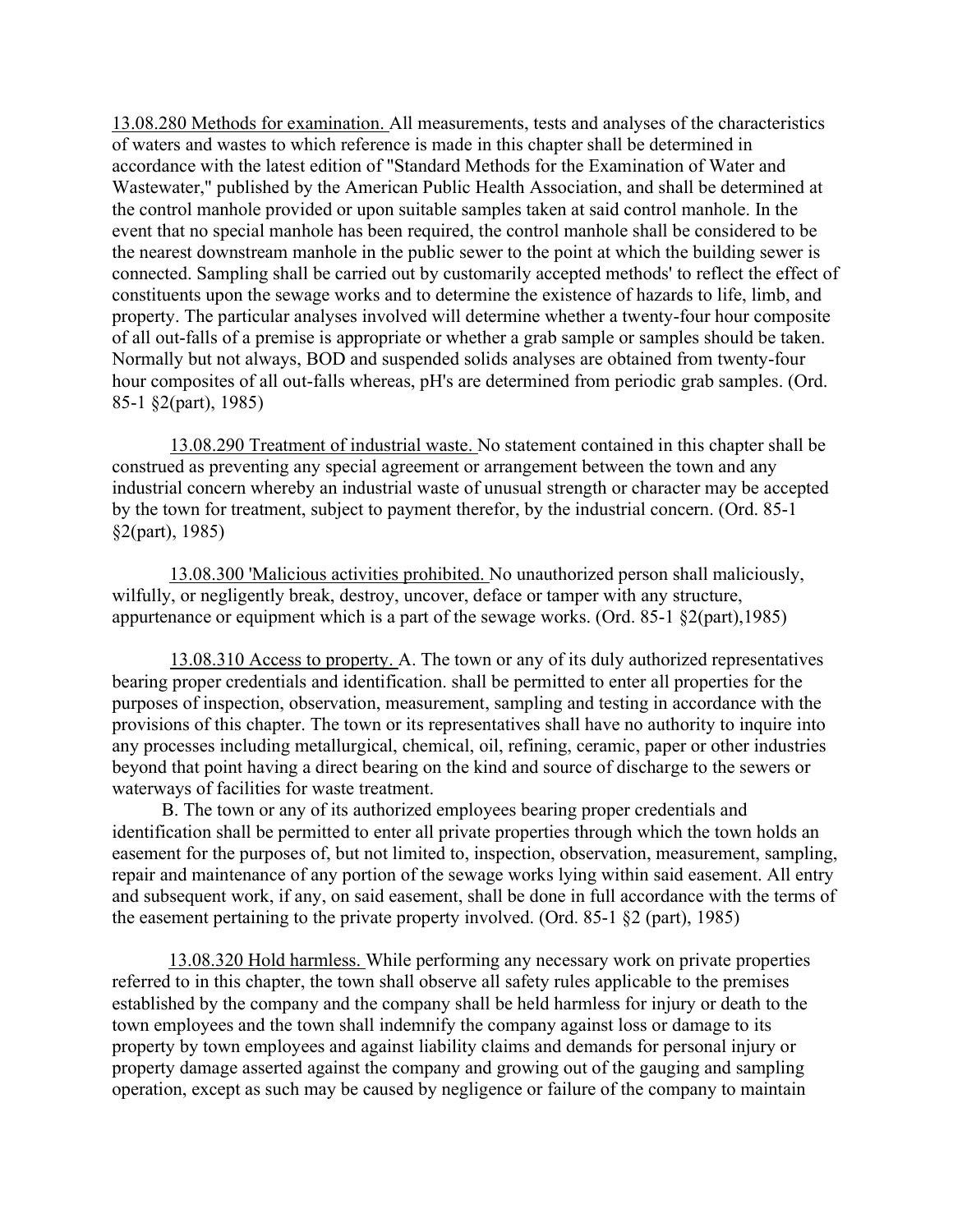safe conditions. (Ord. 85-1 §2 (part), 1985)

13.08.330 Violation--Penalty. A. Any person found to be violating any provision of this chapter except Sections 13.08.300--13.08.320 shall be served by the town with written notice stating the nature of the violation and providing a reasonable time limit for the satisfactory correction thereof. The offender shall, within the period of time stated in such notice, permanently cease all violations.

B. Any person who shall violate any provision of this chapter or continue any violation beyond any time limit provided for in accordance with subsection A of this section shall be guilty of a misdemeanor and upon conviction thereof shall be fined in an amount not exceeding seven hundred fifty dollars for each violation. Each day in which any such violation shall continue shall be deemed a separate offense.

C. The imposition of any fine shall not bar institution of appropriate legal actions or proceedings by the town to restrain, correct or abate the violations through injunctions, mandamus or otherwise, nor shall the institution of such legal actions or proceedings be deemed a bar to the imposition of such fine.

D. Any person violating any of the provisions of this chapter shall become liable to the town for any expense, loss or damage occasioned the town by reason of such violation. (Ord. 85- 1 §2 (part), 1985)

5.15.010 Definitions. For the purposes of this chapter, the following words and phrases shall have the meanings respectively ascribed to them by this section:

A. "Pawn transaction" means the act of lending money on the security of pledged goods, or the act of purchasing tangible personal property on condition that it may be redeemed or repurchased by the seller at a stipulated price, within a fixed period of time.

B. "Pawnbroker" means a person engaged in the business of making pawn transactions.

C. "Person" means an individual person, partnership, corporation or association.

D. "Pledged goods" means tangible personal property other than securities or printed evidences of indebtedness, which property is deposited with or otherwise actually delivered into the possession of a pawnbroker in the course of his business in connection with a pawn transaction.

E. "Secondhand dealer" means anyone or more natural persons, partnership or corporation, either as principal or agent or employee thereof licensed under this ordinance whose regular business includes selling or receiving secondhand property, excluding flea markets, antique dealers, used furniture dealers, used car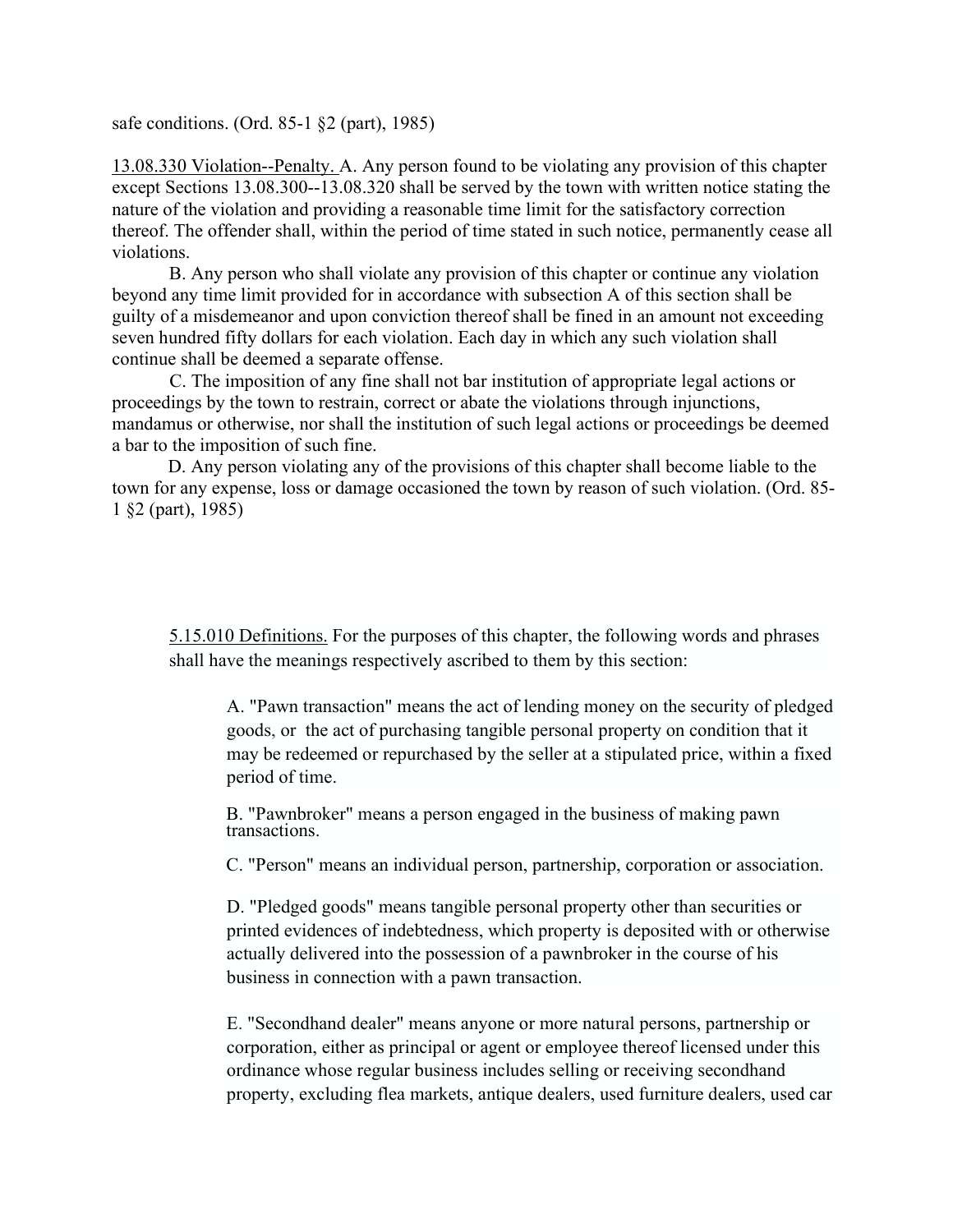dealers, nonprofit organizations, auction houses, used clothing dealers, property being sold by consignment by the owner thereof or otherwise being traded by any such owner for other property through any such secondhand dealer.

# (Ord. 2012-2; 12/10/2012)

# 5.15.015 License.

A. It is unlawful for any person at any time to engage in the business of pawnbroker/secondhand dealer within the Town of Marbleton without first having obtained a business license from the Town.

B. Any person who shall violate or fail to comply with any of the provisions of this chapter may have his/her license revoked at the sole discretion of the Town Council. The decision of the city council may be appealed to the District Court in the same manner as the decision of an agency may be appealed under the Wyoming Administrative Procedures Act

# (Ord. 2012-2; 12/10/2012)

# 5.15.020 Record Keeping

A. Every person licensed as a pawnbroker/secondhand dealer shall keep at each location specified in the license a record as required by Wyoming Statute § 33-6-106, including:

i. The name of each person pawning/selling property, along with a record of a photo identification consisting of a valid Wyoming driver's license with picture of the licensee, Wyoming identification card with picture of the licensee, or valid driver's license issued by another state with a picture of the licensee, or current military identification card with picture of the identified individual, or a valid passport with picture of the individual named therein, or in lieu thereof, at least two of the following forms of identification: Social Security card, valid temporary driver's license, immigration papers, or major credit card. The pawnbroker/secondhand dealer is required to record any identifying numbers of such identification, a current residence, and an accurate description with an approximate height, weight, hair and eye color, race and gender of said person;

ii. The date and time of the transaction, and the number of the property identification ticket for each transaction.

iii. For each item reasonably valued at more than five (5) dollars, the person shall also include an accurate, detailed description of all pledged, purchased or traded goods at the location, particularly describing any identifying marks, including, but not limited to, any and all trademarks, identification numbers, serial numbers, model numbers, owner-applied numbers, brand names or other identifying marks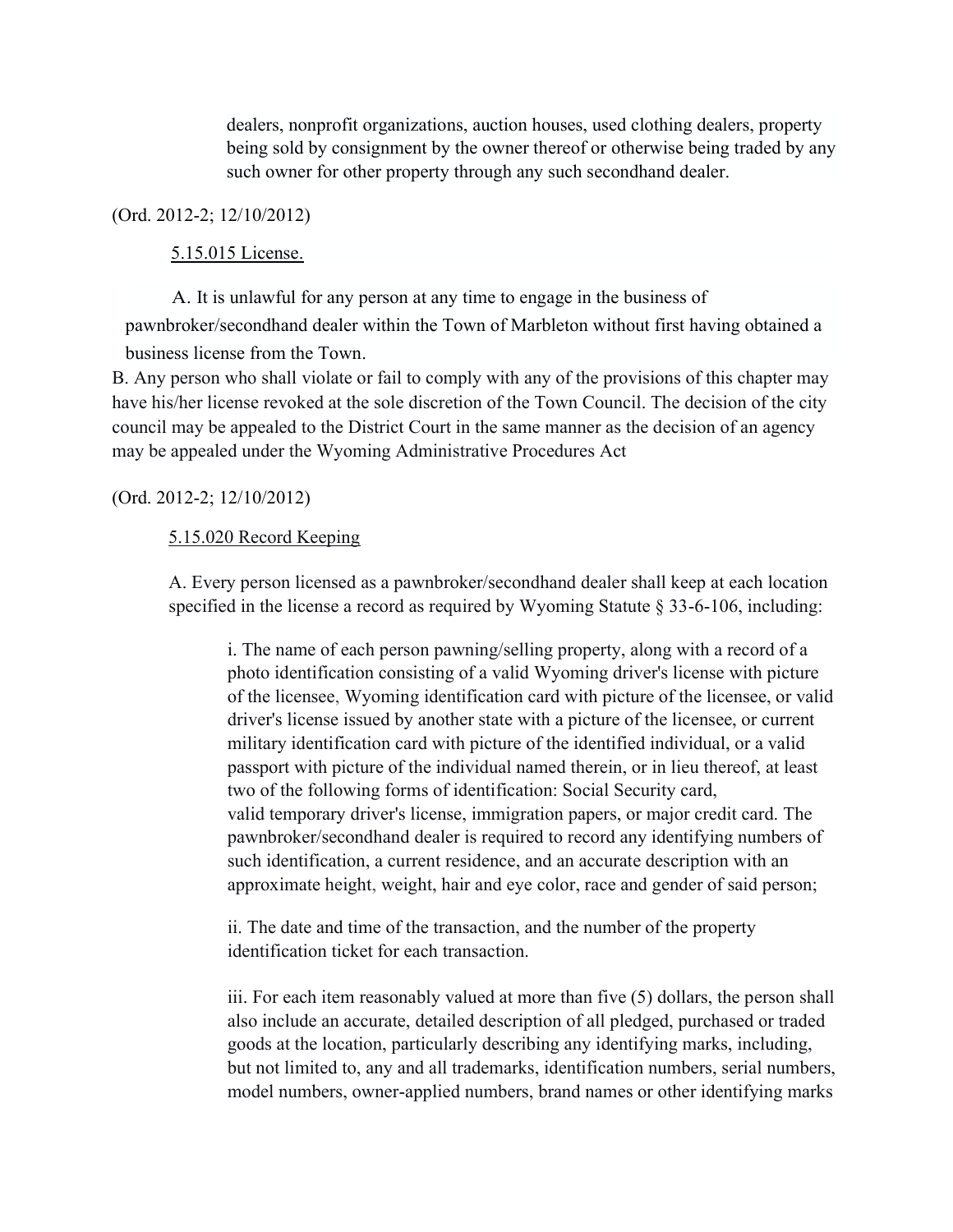or characteristics that may be on such property, bonds, notes or other securities. The description of multiple similar or identical items that are part of a simultaneous transaction shall have the total number of items listed.

iv. The pawnbroker/secondhand dealer shall require the customer to sign his or her name, in the presence of the pawnbroker/secondhand dealer, on a Declaration of Ownership stating that the pledged item(s) are owned by said customer or, if jointly owned or owned by another, a statement that said customer is authorized to engage in such a transaction. Each such Declaration shall be signed as witness by the pawnbroker/secondhand dealer at the time of the transaction.

B. Such information shall be kept in a substantial, well-organized notebook. All entries shall be made within twenty-four hours of the transaction. All entries shall be made either in ink or indelible pen, and no entry shall be erased, obliterated, deleted, altered or defaced. The book herein shall be kept in a clean and legible condition.

C. Every person licensed as a pawnbroker/secondhand dealer shall make available for inspection the book mentioned in this Ordinance when requested to do so by law enforcement or other officer of the city, and permit such officer to make a copy thereof, and shall also exhibit any personal property, bonds, notes or other securities that may be left with such licensed person for the inspection of any of the above-named officers when requested to do so.

### (Ord. 2012-2; 12/10/2012)

### 5.15.030 Hold orders and surrender of propertv.

A. Any peace officer may order a pawnbroker/secondhand dealer to hold any tangible personal property deposited with or in the custody of any pawnbroker/secondhand dealer, if the officer has reasonable suspicion to believe that such property is connected with criminal activity, for purposes of further investigation. No sale or disposition may be made of such property held by any pawnbroker/secondhand dealer while the hold order remains outstanding. Any such hold order shall be effective for ninety days only, unless a criminal prosecution is undertaken with regard to any such property within such ninety-day period, in which event the hold order shall remain in effect until the prosecuting agency has notified the pawnbroker/secondhand dealer that the prosecution has been completed or dismissed.

B. If any peace officer determines, after investigation, that any article of personal property held by a pawnbroker/secondhand dealer is stolen or illegally obtained property, such officer may take such property into evidence.

(Ord. 2012-2; 12/10/2012)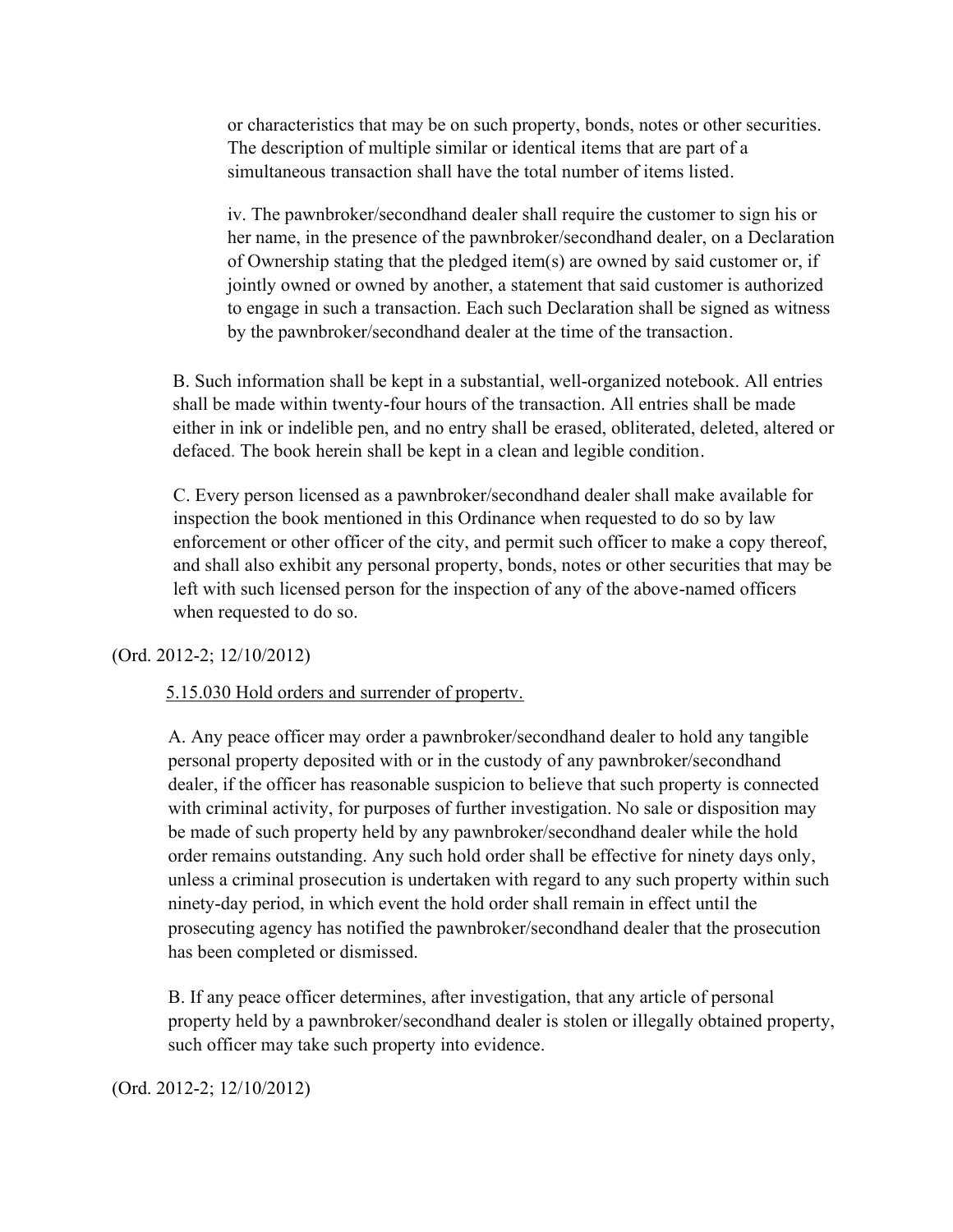5.15.040 Unlawful pawnbroker/secondhand dealer practices designated. No pawnbroker/secondhand dealer, or the employee thereof, shall:

A. Enter into a pawn transaction, accept pledged goods, or make a purchase from any person under the age of eighteen years, unless a parent or legal guardian is on scene when the transaction takes place;

B. Accept in pawn or acquire, by purchase or trade any property normally manufactured with a permanently embossed or attached serial number, on which the serial number is missing, obliterated, defaced or otherwise altered; provided, however, this provision shall not apply to sticker-type serial numbers which were affixed to the property by the manufacturer with glue only, and which are missing at the time of the pawn or purchase transaction;

C. Knowingly or willfully make any false representation upon, or in any way falsify any property identification ticket, receipt, pawn/secondhand document or business record;

D. Knowingly enter into any transaction, accept pledged goods or make a purchase from any person under the influence of alcohol, narcotics or stimulants;

(Ord. 2012-2; 12/10/2012)

5.15.050 Unlawful pawn/secondhand customer practices. It is unlawful for any person to:

A. Give false information to any pawnbroker/secondhand dealer regarding either themselves or the property being pledged or disposed of by sale or trade.

B. Alter the appearance of or conceal the true identity of any item being pledged or disposed of by sale or trade.

a.

C. To knowingly pledge, or dispose of by sale or trade any item where a serial number has been altered, defaced or removed.

D. To pledge or dispose for sale or trade any item which is or a reasonable person would believe is stolen.

(Ord. 2012-2; 12/10/2012)

5.15.060 Penalty. Any person who violates the provisions of this chapter is guilty of a misdemeanor, and shall be punished by a fine not more than \$750.00. Additionally, the license to operate such a Pawn or Secondhand dealer's license may be revoked.

(Ord. 2012-2; 12/10/2012)